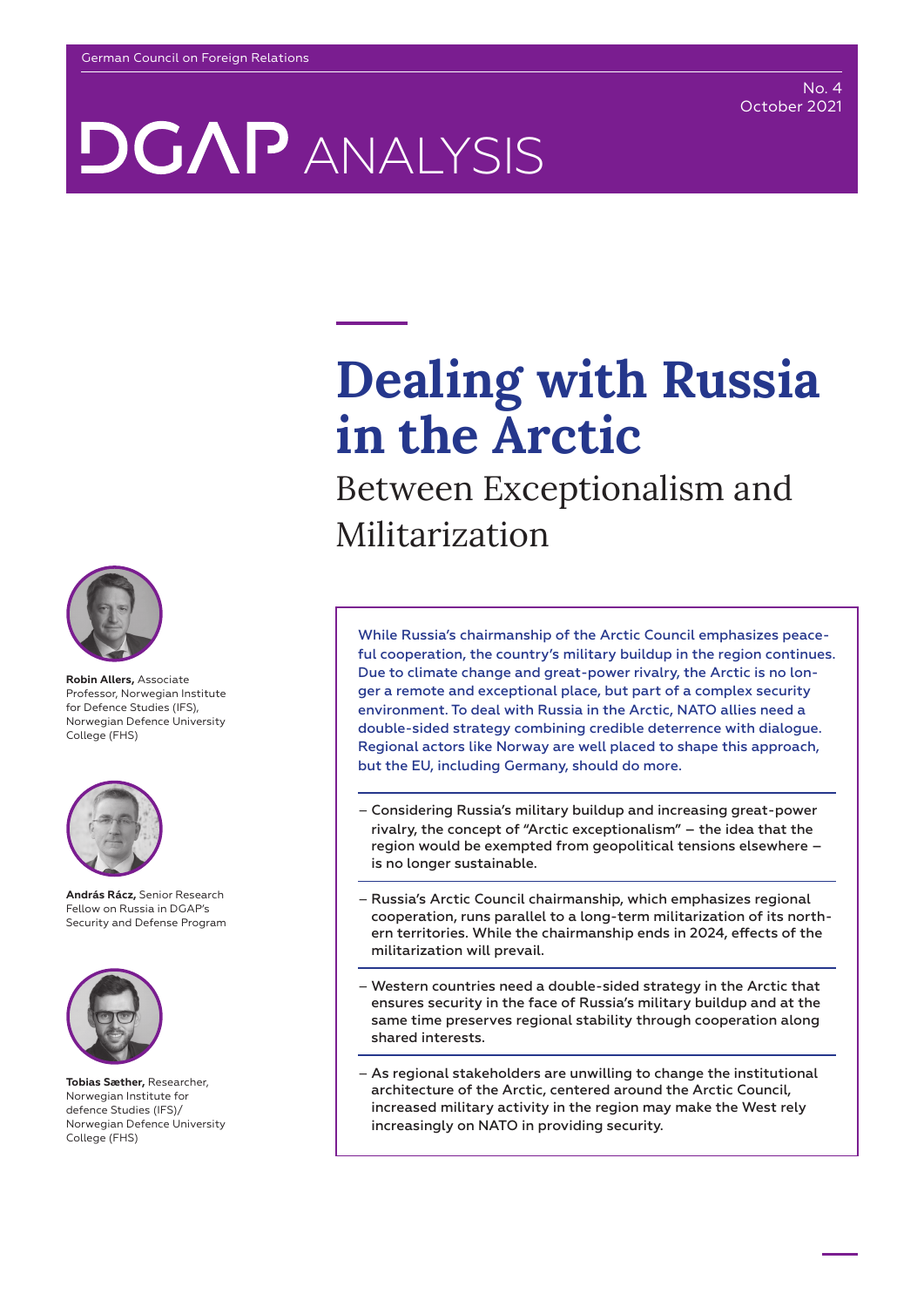## **Contents**

| <b>Introduction</b>                                             | 3  |
|-----------------------------------------------------------------|----|
| The Arctic's Dual Character                                     | 3  |
| The Need for a Double-sided Strategy                            | 4  |
| The Arctic as a Zone of Shared Interests                        | 4  |
| <b>Shared Interests</b>                                         | 5  |
| A Complex and Still Functioning Institutional Framework         | 6  |
| Renewing Cooperation under Russia's Arctic Council Chairmanship | 7  |
| <b>Exceptionalism Under Pressure</b>                            | 8  |
| <b>Militarization Trends in the Arctic</b>                      | 9  |
| Russia's Complex Challenge to Arctic Security                   | 9  |
| China in the Arctic and Russia-China Cooperation                | 11 |
| Finding the Right Balance: Western Responses                    | 13 |
| The Question of New Structures                                  | 14 |
| <b>Conclusions and Recommendations</b>                          | 16 |
| Continued Arctic Exceptionalism is Unrealistic                  | 16 |
| Towards a Double-sided Strategy in the Arctic                   | 17 |
| Russia's Arctic Council Chairmanship as an Opportunity          | 17 |





*This DGAP analysis is published as part of the research project "Dealing with Russia in the Nordic Region", in which the German Council on Foreign Relations (DGAP) and the [Norwegian Institute for](https://www.forsvaret.no/en/research/research-at-the-nduc/norwegian-institute-for-defence-studies)  [Defence Studies \(IFS\)](https://www.forsvaret.no/en/research/research-at-the-nduc/norwegian-institute-for-defence-studies) aim to analyse the German and Norwegian political positions and strategies for managing relations with Russia in the area of security and defence.*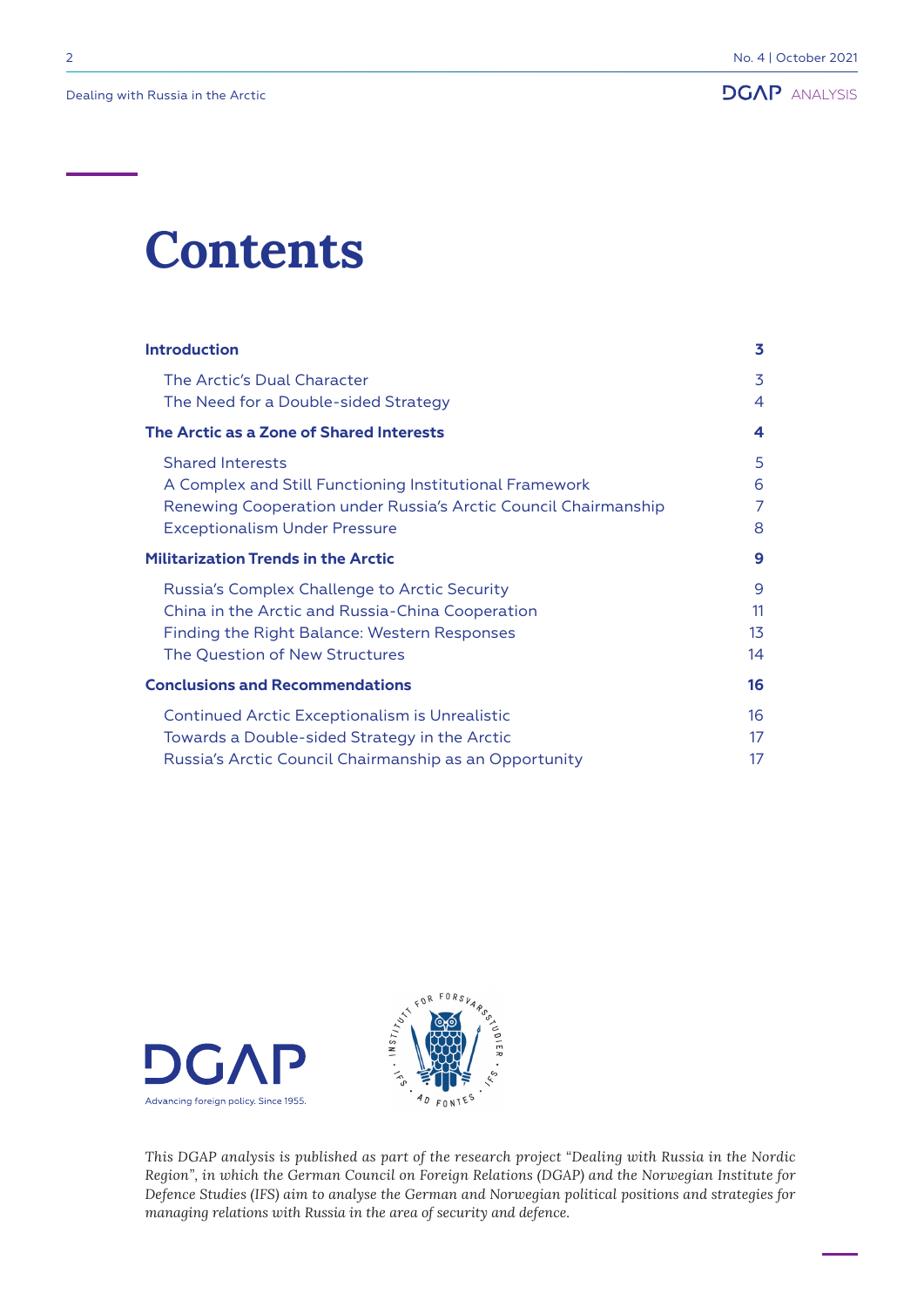#### INTRODUCTION

The Arctic presents deep strategic ambiguity: it has a history of peaceful cooperation and great-power competition, often occurring in parallel. This applies particularly to European Arctic, the area known as the "High North," stretching from the North Atlantic to the Barents Sea. Rich in resources but also a strategically important point of access to other parts of the northern hemisphere, it has always been of particular significance for Russia and the US-led West.<sup>1</sup>This DGAP analysis examines developments in the Arctic against the backdrop of increasing greatpower rivalry in Europe – between NATO and Russia – and globally – between the US and China. It examines the extent to which the Arctic's dual character as a region marked by cooperation and competition between Western countries and Russia can be maintained despite a deteriorating security climate.

This paper is divided into two parts. The first examines the argument for regarding the Arctic as exceptional, based on shared interests in combating the effects of climate change, developing the region, and maintaining robust bilateral and multilateral frameworks for cooperation. The second part assesses how the Arctic is affected by Russia's military buildup and the deterioration of Russia-NATO relations since the mid-2000s and, more recently, the US-China global competition. The concluding section assesses the likelihood of maintaining some of the features that make the Arctic an exceptional region even in today's complex and interwoven geopolitical landscape, and it presents some suggestions, including a double-sided Western strategy for the way ahead.

#### **The Arctic's Dual Character**

During the Cold War, challenging natural conditions made access to the Arctic difficult but did not keep the antagonists from operating there. Following the end of the Cold War, increased cooperation between Russia and NATO countries led to optimism about the region's development. In this period, the idea of the Arctic as being "exceptional" gained momentum, grounded in ideas of it as a "vast desert-like area" with unique "physical, biological and human sys-

tems."2 Today, this exceptionalism is still embodied in a narrative that characterizes the Arctic as prone to peaceful cooperation and somehow immune to geopolitics – a "territory of dialogue" evolving on the basis of "regional governance."3 The expansion of regional frameworks and stakeholders' persisting commitment to peaceful cooperation and development nourish the idea of an "Arctic international society."4 In recent years, the consequences of climate change have made cooperation among Arctic nations (and the growing ranks of interested outsiders) necessary. And yet it is not inevitable.

The West's optimism about the Arctic's peaceful development faded when relations with Russia deteriorated during the 2000s. For Russia, the return of economic growth and stability after the chaotic and economically depressed 1990s brought new confidence.<sup>5</sup> It embarked on a military modernization and strove to regain its great-power status.<sup>6</sup> As NATO-Russia relations grew more and more tense, reaching a low point in the wake of Russia's annexation of Crimea and interference in Eastern Ukraine in 2014, Western countries first suspended military cooperation, limited political contacts and imposed sanctions before they embarked on a reform program to modernize and strengthen their own defense and deterrence posture. This has left a mark on the Arctic, where existing militarization, and the risk of more, compromises the idea of an area detached from the international security environment.

Arctic great powers like the United States and Russia, key regional actors like Norway, and interested outside players like the EU and its non-Arctic member states continue to express an interest in stability and willingness to cooperate and to develop the region peacefully. They all subscribe to the role of international law and play a constructive role in maintaining the institutional framework centered around the Arctic Council and the Barents Cooperation. However, geopolitical tensions elsewhere in the world, as well as the gradual militarization of the Arctic, hamper communication and lead the West and Russia to emphasize deterrence over dialogue. While there are

**3** ibid, 5.

**<sup>1</sup>** Rolf Tamnes, Sven G. Holtsmark, "The geopolitics of the Arctic in historical perspective," in: Rolf Tamnes, Kristine Offerdal (eds.), Geopolitics and Security in<br>*the Arctic. Regional dynamics in a global world* (Londo

**<sup>2</sup>** Juha Käpylä, Harri Mikkola. "On Arctic Exceptionalism: Critical reflections in the light of the Arctic Sunrise case and the crisis in Ukraine," *The Finnish Institute of International Affairs* (Working paper 85) (2015), 5.

**<sup>4</sup>** Heather Exner-Pirot, Robert W. Murray. "Regional order in the Arctic: Negotiated exceptionalism", *Politik*, 20.3 (2017), 52, 55-56.

**<sup>5</sup>** Robert Service, The Penguin History of Modern Russia: From Tsarism to the Twenty-first Century (Penguin 2015), 557-558; F. N., Yurlov, "Russia—A Lost<br>Decade," World Affairs: The Journal of International Issues (1999),

**<sup>6</sup>** Bettina Renz, "Russian responses to the changing character of war," *International affairs* (2019), 95(4).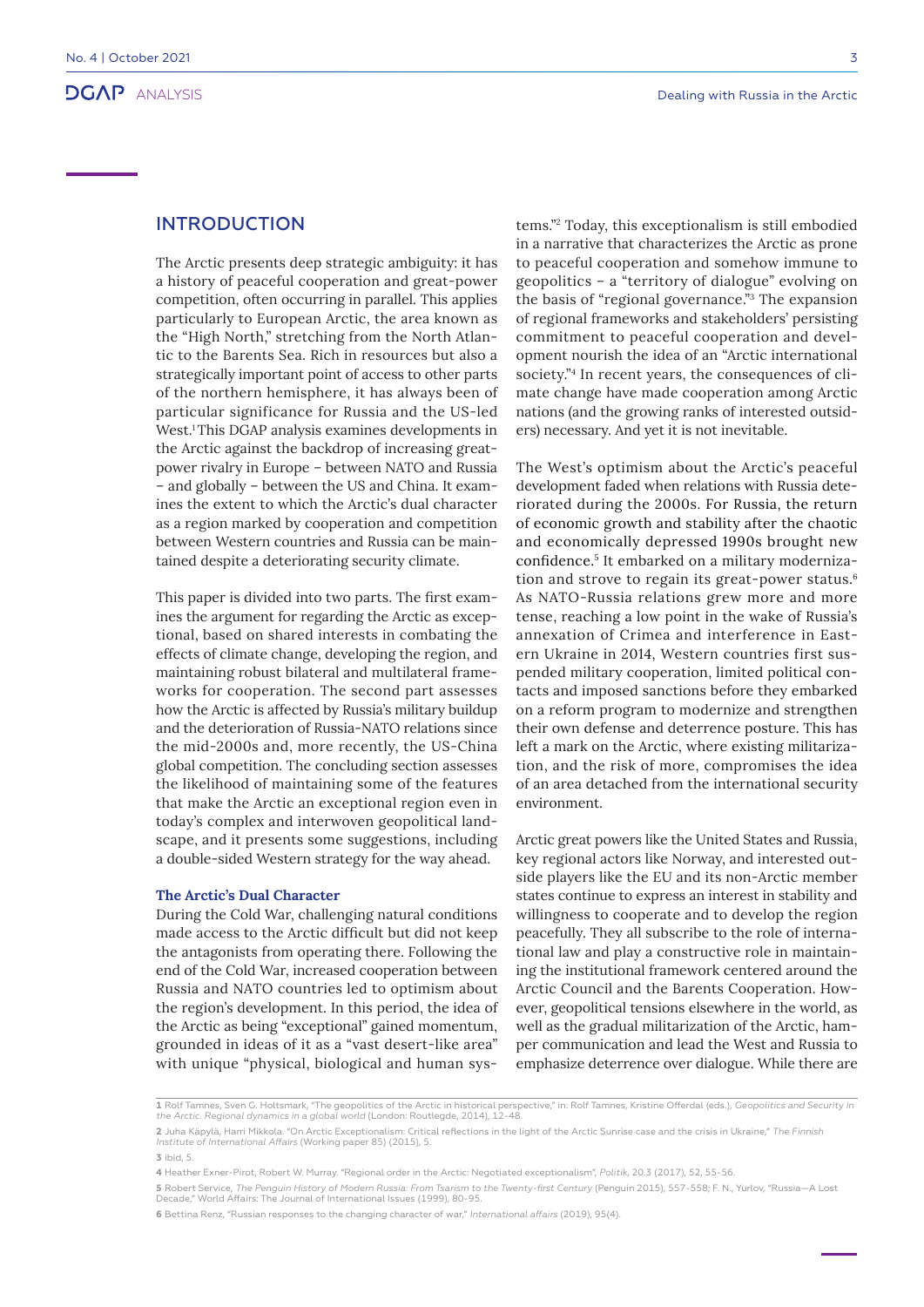few reasons why a conflict would break out in the Arctic, there is an increasing awareness that greatpower competition is projected on the Arctic too. A crisis or conflict could spill over from elsewhere to the region.

The Arctic's strategic importance and the dynamics of great-power rivalry make it a potentially difficult arena of European security. The region is integral to Russia's military planning, and it is subject to increasing attention in US security strategies. China's interest in the Arctic's resources and communication lines drives the region even higher on Washington's security agenda. This all creates a dilemma for European countries – Arctic and non-Arctic – regarding their relations with Russia in the High North. On the one hand, Russia's military buildup, deteriorating NATO-Russia relations, and concerns over an assertive China and the prospect of deepened Sino-Russian cooperation increase the pressure to strengthen their defense and deterrence posture in the region. On the other hand, an increase in military activity carries the risk of incidents and complicates dialogue and confidence building. Either way, even European countries that see the threats to the Arctic's environmental rather than military balance as the overarching challenge have to realize that it is not remote or insulated from broader developments in the international security environment.

#### **The Need for a Double-sided Strategy**

Western policies and strategies should avoid an alarmist understanding of the Arctic as the next hot spot of great-power rivalry. European strategies for security there should instead emphasize predictability and transparency, focusing on showing presence and gaining situational awareness while keeping military activity to the minimum necessary for countering Russia's military buildup in the region. Therefore, the West should follow a double-sided strategy, in which credible military defense in NATO frameworks is combined with active civilian development cooperation conducted within existing Arctic frameworks. Regarding structures of governance that cover security and development, the focus should be on strengthening the existing framework of regional and bilateral agreements, allowing Arctic and non-Arctic states to address the consequences of climate change and to advance sustainable regional development.

#### THE ARCTIC AS A ZONE OF SHARED INTERESTS

When Arctic Council member states, indigenous peoples, and observer countries as well as international organizations and NGOs convened in Iceland's capital, Reykjavik, for their biannual meeting in May 2021, a spirit of cooperation and even optimism seemed to reign.7 Two years earlier, in Rovaniemi, Finland, US Secretary of State Mike Pompeo had predicted that "the world's most powerful countries" would fight "an open battle about what future direction the Arctic Council is to take."8 In Reykjavik, where Russia started its two-year term of the rotating council chairmanship (2021-2023), the tone was different. On the agenda were not security issues and great-power rivalry, but "shared values and joint aspirations […] to advance sustainable development, environmental protection, and good governance."<sup>9</sup>

The Arctic is a very special zone in the relations between Russia and Europe due to several overlapping geographical and political factors. At first sight, it seems like *the* zone where East meets West. Five of the eight members of the Arctic Council – the United States, Canada, Norway, Denmark, and Iceland – are members of NATO, while Sweden and Finland are increasingly bound to Western political, economic, and security structures through their EU membership, their anchoring in Nordic cooperation, and their ever-closer partnership with NATO and the United States. Meanwhile, Russia is the most powerful Arctic state in terms of territory, population size, and resource potential.

Yet, politics in and over the region have consistently defied "bloc thinking" and they continue to do so even after the deterioration of NATO-Russia relations since 2014. Notions of the Arctic as the potential battleground of a new Cold War seem alarmist. While conflicts elsewhere and a general lack of trust will impact on the situation in the High North, the shared interest of the eight Arctic nations in regional stability have so far proven to be a resilient basis for keeping tension between Russia and the others from encroaching. At the Reykjavik meeting, Russia's Foreign Minister Sergey Lavrov spoke glowingly of a "willingness to work out best solutions for the Arctic

**<sup>7</sup>** Eilís Quinn, "Return to form for Arctic Council as Russia assumes leadership role from Iceland," *The Barents Observer* (May 20, 2021):

<https://thebarentsobserver.com/en/arctic/2021/05/return-form-arctic-council-russia-assumes-leadership-iceland> (accessed August 17, 2021)

**<sup>8</sup>** Arne O. Holm, "Verbal Thunderstorm from Mike Pompeo," *High North News* (May 7, 2019): <https://www.highnorthnews.com/en/verbal-thunderstorm-mike-pompeo> (accessed August 17, 2021)

**<sup>9</sup>** All quotes from: Quínn, ibid.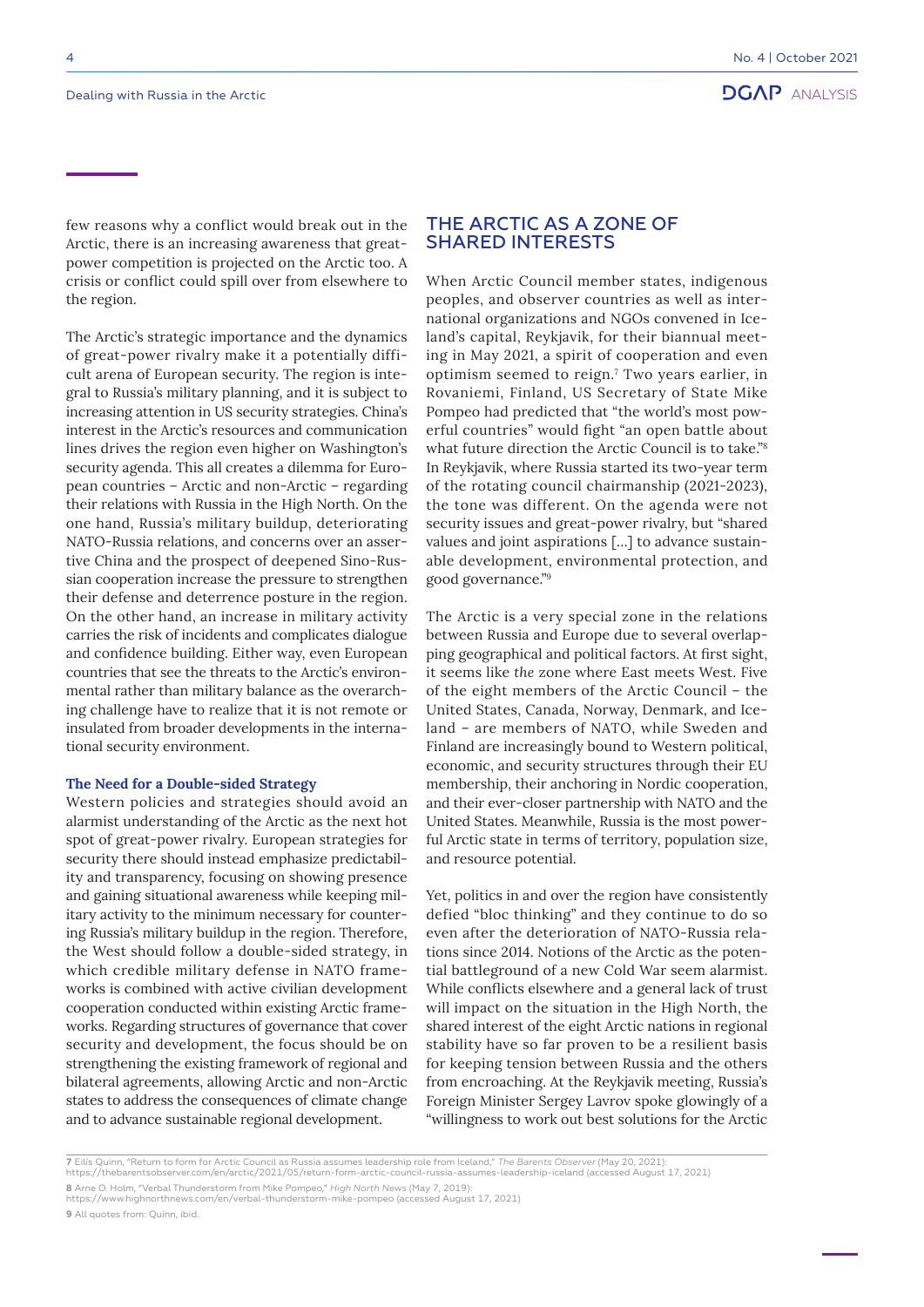Dealing with Russia in the Arctic

#### MAP OF THE ARCTIC ADMINISTRATIVE AREAS



Source: Map: Arctic Centre, University of Lapland,

<https://www.arcticcentre.org/EN/arcticregion/Maps/Administrative-areas>(accessed August 17, 2021). Credit for the border data: Runfola D, Anderson A, Baier H, Crittenden M, Dowker E, Fuhrig S, et al. (2020) geoBoundaries: A global database of political administrative boundaries. PLoS ONE 15(4): e0231866.<https://doi.org/10.1371/journal.pone.0231866> (accessed August 17, 2021).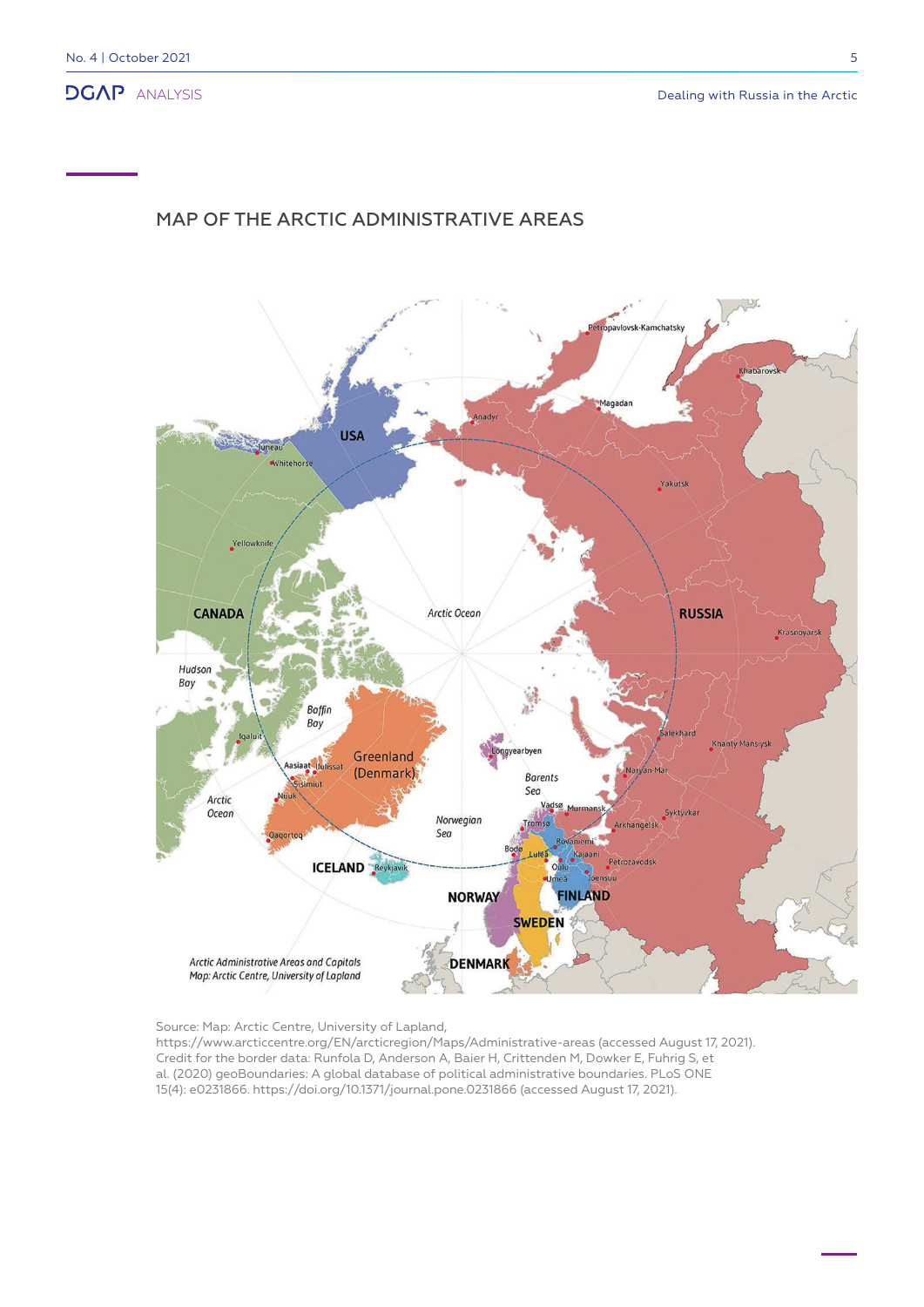and its inhabitants" and US Secretary of State Antony Blinken presented the new Biden administration as a "team player."

#### **Shared Interests**

Russia and Europe have shared interests in developing the Arctic and managing its resources in a sustainable way. This necessitates "interest-based international cooperation" – that is, cooperation based on international law and within regional institutional structures in areas such as resource extraction, climate change, and the environment.<sup>10</sup> The same logic pertains in Russia.

Russia has an intense interest in the sustainable development of the Arctic's resources: of all littoral states, it has the most at stake in terms of population and territory.11 Approximately half of the Arctic's population of 4 million lives in Russia, $12$  and the Russian parts of the region have the largest resource potential, particularly in oil, gas, and minerals. The Russian North – which is considerably larger than what Western analysts call the Arctic – may be very sparsely populated with only some 10 million inhabitants,13 but several large Russian cities sit north of the Arctic Circle, as do 20 percent of Russia's land territories. The Russian North is seriously under-developed and suffers from depopulation, depleting infrastructure, a shortage of labor, and other hardships.<sup>14</sup>

During its Arctic Council chairmanship, Russia says it will continue to place particular emphasis on developing the region's plentiful natural resources, primarily oil and gas, as well as on improving transport accessibility and connectivity.15 All these aims require close and well-coordinated cooperation with its Arctic neighbors as well as non-Arctic countries – such as China16, the EU and EU member states like Germany – that have a declared policy to develop the region in a cooperative, peaceful way.17

Many core motives for Western cooperation with Russia thus remain largely unaffected by geopolitical upheavals. To ensure the Arctic's sustainable development and management, Russia must be onboard. At the same time, climate change is rapidly shaping the situation and is arguably the region's biggest and most complex challenge. Withdrawing ice opens up new shipping routes and provides easier access to energy, minerals, fishing, and tourism. Increased activity in a vulnerable ecosystem can cause environmental damage, and it demands better search and rescue facilities. Melting permafrost poses important challenges particularly for Russia,<sup>18</sup> where key energy infrastructure and major settlements are built in the potentially affected area. These fields are not immune from power politics.

Take cross-border cooperation on people-to-people relations – a vital dimension of cooperation in the region, especially in times of increased tension. Fin-

**<sup>10</sup>** See, for example, Government of Norway, "The Norwegian Government's Arctic Policy" (2021), No. 2. 2, 8, [https://www.regjeringen.no/no/dokumenter/arctic\\_policy/id2830120/](https://www.regjeringen.no/no/dokumenter/arctic_policy/id2830120/) (accessed August 17, 2021)

**<sup>11</sup>** "Changes in the Arctic: Background and Issues for the Congress," Congressional Research Service (August 4, 2021), p. 25.

<https://fas.org/sgp/crs/misc/R41153.pdf> (accessed August 17, 2021)

**<sup>12</sup>** "Changes in the Arctic: Background and Issues for the Congress," p. 3-4, 24

**<sup>13</sup>** Yu. A., Avdeev, Z.I., Sidorkina, and V.L., Ushakova, "Tendentsii demografichesskovo razvitia v rayonakh rossiyskoy vostochnoy Arktiki" (Tendenncies of<br>demographic developments in regions of the Russian Eastern Arctic) [http://www.isesp-ras.ru/images/narodonaselenie/2020\\_3.pdf](http://www.isesp-ras.ru/images/narodonaselenie/2020_3.pdf) (accessed August 17, 2021)

**<sup>14</sup>** Described already in the 2008 strategy "Fundamentals of state policy of the Russian Federation in the Arctic for the period up to 2020 and beyond"<br>and a 2013 strategy on the development of the Arctic zone. A similar d na period do 2020 goda i dalneshnuyu perspektivu (On the fundamentals of Russia's state policy in the Arctic in the period until 2020 and further<br>perspectives), (September 18, 2008):<http://government.ru/info/18359/> (acces zone of the Russian Federation and for ensuring national security in the period until 2020) (February 20, 2013), [http://static.government.ru/media/](http://static.government.ru/media/files/2RpSA3sctElhAGn4RN9dHrtzk0A3wZm8.pdf)<br>[files/2RpSA3sctElhAGn4RN9dHrtzk0A3wZm8.pdf](http://static.government.ru/media/files/2RpSA3sctElhAGn4RN9dHrtzk0A3wZm8.pdf) (accessed August 17, 2021); Pre of the State Policy of the Russian Federation in the Arctic for the period until 2035), (March 5, 2020): [http://static.kremlin.ru/media/events/files/ru/](http://static.kremlin.ru/media/events/files/ru/f8ZpjhpAaQ0WB1zjywN04OgKiI1mAvaM.pdf)<br>f8ZpjhpAaQ0WB1zjywN04OgKil1mAvaM.pdf (accessed August 20, 2021) As mo separate ministry was set up to tackle the development problems of the Russian Far East and the Arctic region: Ministry for the Development of the Russian Far East and Arctic, "Otkritie Dannie" (Open data): <https://minvr.gov.ru/opendata/>(accessed August 20, 2021)

**<sup>15</sup>** Janis Kluge, Michael Paul, "Russia's Arctic Strategy through 2035," *SWP Comment* (November 26, 2020), 2020/57: <https://www.swp-berlin.org/10.18449/2020C57/>(accessed August 17, 2021)

**<sup>16</sup>** John Grady, "Beijing Wants Arctic to Remain Peaceful, Chinese Diplomat Says," *USNI News* (February 11, 2021):

<https://news.usni.org/2021/02/11/beijing-wants-arctic-to-remain-peaceful-chinese-diplomat-says>(accessed August 17, 2021)

<sup>17</sup> The Federal Government, "Germany's Arctic Policy Guidelines. Assuming Responsibility, Creating Trust, Shaping the Future" (August 2019), 24,<br>https://www.auswaertiges-amt.de/blob/2240002/eb0b681be9415118ca87bc8e215c0cf4/ Tobias Etzold, "Influence Through Cooperation? Nordic, German and EU Interests in the Arctic", Perspective, Friedrich Ebert Stiftung (August 2020),<br><http://library.fes.de/pdf-files/id/16586.pdf> (accessed September 29, 2021) [documents/272774/272823/Looking+North.pdf/b26c2789-c097-16b9-ffc3-8e51be096123?version=1.0&t=1630920796762](https://www.kas.de/documents/272774/272823/Looking+North.pdf/b26c2789-c097-16b9-ffc3-8e51be096123?version=1.0&t=1630920796762) (accessed September 29, 2021);

**<sup>18</sup>**"Russian Cities at Risk as Climate Change Accelerates Permafrost Thaw – Report," *The Moscow Times* (October 3, 2019): [https://www.themoscowtimes.](https://www.themoscowtimes.com/2019/10/03/russian-cities-at-risk-as-climate-change-accelerates-permafrost-thaw-report-a67576) [com/2019/10/03/russian-cities-at-risk-as-climate-change-accelerates-permafrost-thaw-report-a67576](https://www.themoscowtimes.com/2019/10/03/russian-cities-at-risk-as-climate-change-accelerates-permafrost-thaw-report-a67576) (accessed August 17, 2021)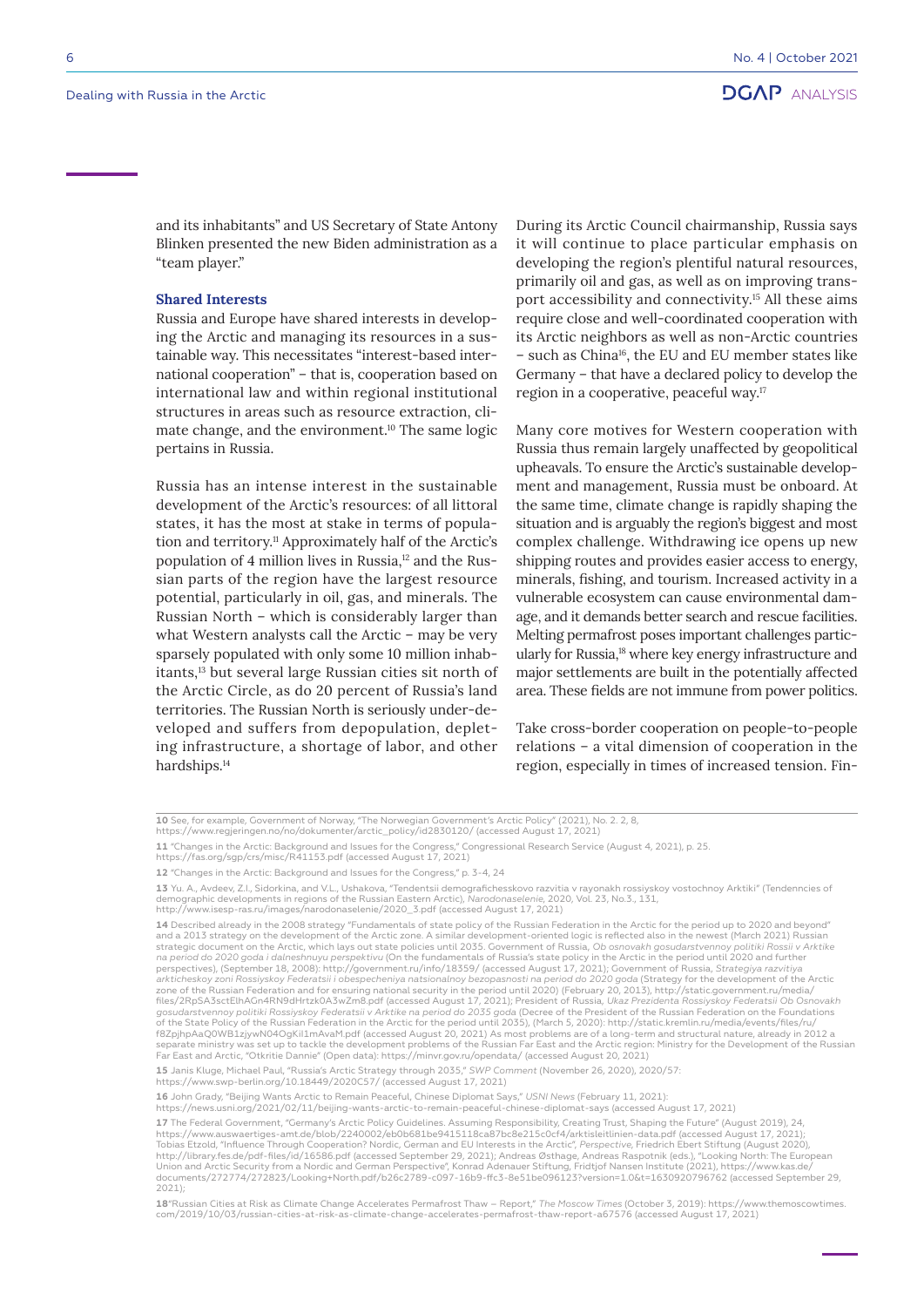land and Norway have laid much emphasis on cooperation with Russia on this issue.19 In 2015-2016, however, Moscow allegedly exploited that dimension by organizing the trafficking of a significant number of illegal migrants across the border with both countries, along what the European Borders and Coast Guard Agency has called the "Arctic Route."20 This brief incident, which has not been repeated, tested the resilience of Finland and Norway. It also illustrated the challenges of maintaining cooperative structures built during periods of low tension in international relations when tension grows.21 Meanwhile, the present tensions between Belarus and Lithuania, Poland and Latvia related to the influx of migrants organized by Minsk illustrate that the weaponization of migration might be a recurrent problem.<sup>22</sup>

#### **A Complex and Still Functioning Institutional Framework**

The other factor that may justify labeling the Arctic as exceptional is the resilience of its structures of governance. Mostly developed during the era of enhanced cooperation in the immediate post-Cold War period, the regional institutional architecture centered on the Arctic Council (founded in 1996) and the Barents Cooperation (launched in 1993) has largely managed to preserve its efficiency even in times of geopolitical tension.<sup>23</sup>

In May 2008, the five member states of the Arctic Council that are littoral states (Canada, Denmark, Norway, Russia, and the United States) signed the Ilulissat Declaration, committing themselves to the existing legal frameworks regulating the use of the Arctic Ocean and to the orderly settlement of any possible overlapping territorial and economic claims.24 This helped sustain relations as NATO and

Russia clashed over the war in Georgia in 2008. Following Russia's intervention in Ukraine in 2014, however, questions arose in Europe as to whether and to what extent cooperation with Russia in the Arctic could continue. Nonetheless, other than the cancellation of the scheduled meetings, engagement in the Arctic Council and the Barents Cooperation continued.25 This was also the case with legally binding agreements involving Russia, the United States, and the Nordic countries, like the Aeronautical and Maritime Search and Rescue Agreement signed in 2011 by all eight members of the Arctic Council.26

The regional architecture not only involves different levels, from state-to state relations and programs for cooperation to people-to-people contacts and cross-border relations. It also extends beyond the Arctic. The Council of Baltic Sea States, the Northern Dimension between the EU, Russia, Norway and Iceland, the EU's many cross-border programs, and the Nordic Council are additional structures and formats that tie the Arctic to the wider Nordic region and beyond.

All Arctic countries – including Russia – seem generally satisfied with the existing regional order that ties together aspects of governance and international law. For example, Norway repeatedly underlines that the Arctic is not a "no man's land" or in some kind of a "legal vacuum" but governed by "an extensive national and international legal framework" with the United Nations Convention on the Law of the Sea as its centerpiece.27 There is military posturing but it usually stops short of violating international law. The occasional questioning of existing treaties – such as Russia's attempts to discuss Norway's sovereignty over the Svalbard archipelago – remains at the rhe-

<https://foreignpolicy.com/2021/09/18/russia-belarus-poland-lithuiania-migrants-eu-weapon/> (accessed September 29,, 2021)

<https://www.thearcticinstitute.org/ukraine-crisis-arctic-penalties-reconciliation/>(accessed August 17, 2021)

**<sup>19</sup>** Boris Kuznetsov, Alexander Sergunin, "EU-Russia Cross-Border Cooperation," in Kristi Raik, András Rácz (eds), *Post-Crimea Shift in EU-Russia Relations:*<br>*From Fostering Interdependence to Managing Vulnerabilities (20* Adenauer Foundation, 228-229, [https://icds.ee/wp-content/uploads/2019/05/EURUS\\_book\\_EVI\\_May\\_2019-web.pdf](https://icds.ee/wp-content/uploads/2019/05/EURUS_book_EVI_May_2019-web.pdf) (accessed August 17, 2021) **20** FRONTEX, "Migratory routes," <https://frontex.europa.eu/we-know/migratory-routes/eastern-borders-route/>(accessed August 17, 2021)

**<sup>21</sup>** Piotr Szymański, Piotr Żochowski, Witold Rodkiewicz, "Enforced cooperation: the Finnish-Russian migration crisis," *OSW Analyses* (April 6, 2016),

<https://www.osw.waw.pl/en/publikacje/analyses/2016-04-06/enforced-cooperation-finnish-russian-migration-crisis>(accessed August 17, 2021) **22**Tomasz Grzywaczewski, "Russia and Belarus Are Using Migrants as a Weapon Against the EU", *Foreign Policy*, (September 18, 2021),

**<sup>23</sup>** Alf Håkon Hoel, *"The legal-political regime in the Arctic,"* in: Tamnes and Offerdal (eds.), Geopolitics and Security in the Arctic, 49-72. **24** Government of Norway, "The Ilulissat Declaration" (May 27-29, 2008),

[https://www.regjeringen.no/globalassets/upload/ud/080525\\_arctic\\_ocean\\_conference-\\_outcome.pdf?id=2170349](https://www.regjeringen.no/globalassets/upload/ud/080525_arctic_ocean_conference-_outcome.pdf?id=2170349) (accessed August 17, 2021) **25** Andreas Østhagen, "Ukraine Crisis and the Arctic: Penalties or Reconciliation?" (April 29, 2014), The Arctic Institute:

**<sup>26</sup>** The agreement entered into force in 2013. Arctic Council, "Agreement on Cooperation on Aeronautical and Maritime Search and Rescue in the Arctic"<br>(2011):<https://oaarchive.arctic-council.org/handle/11374/531>(accessed of International Affairs, *"A Governance and Risk Inventory for a Changing Arctic. Background Paper for the Arctic Security Roundtable at the Munich Security Conference 2020"* (2020), 5-6,

<https://www.nupi.no/Publikasjoner/CRIStin-Pub/A-Governance-and-Risk-Inventory-for-a-Changing-Arctic>(accessed August 17, 2021) **27** "The Norwegian Government's Arctic Policy," ibid, 2.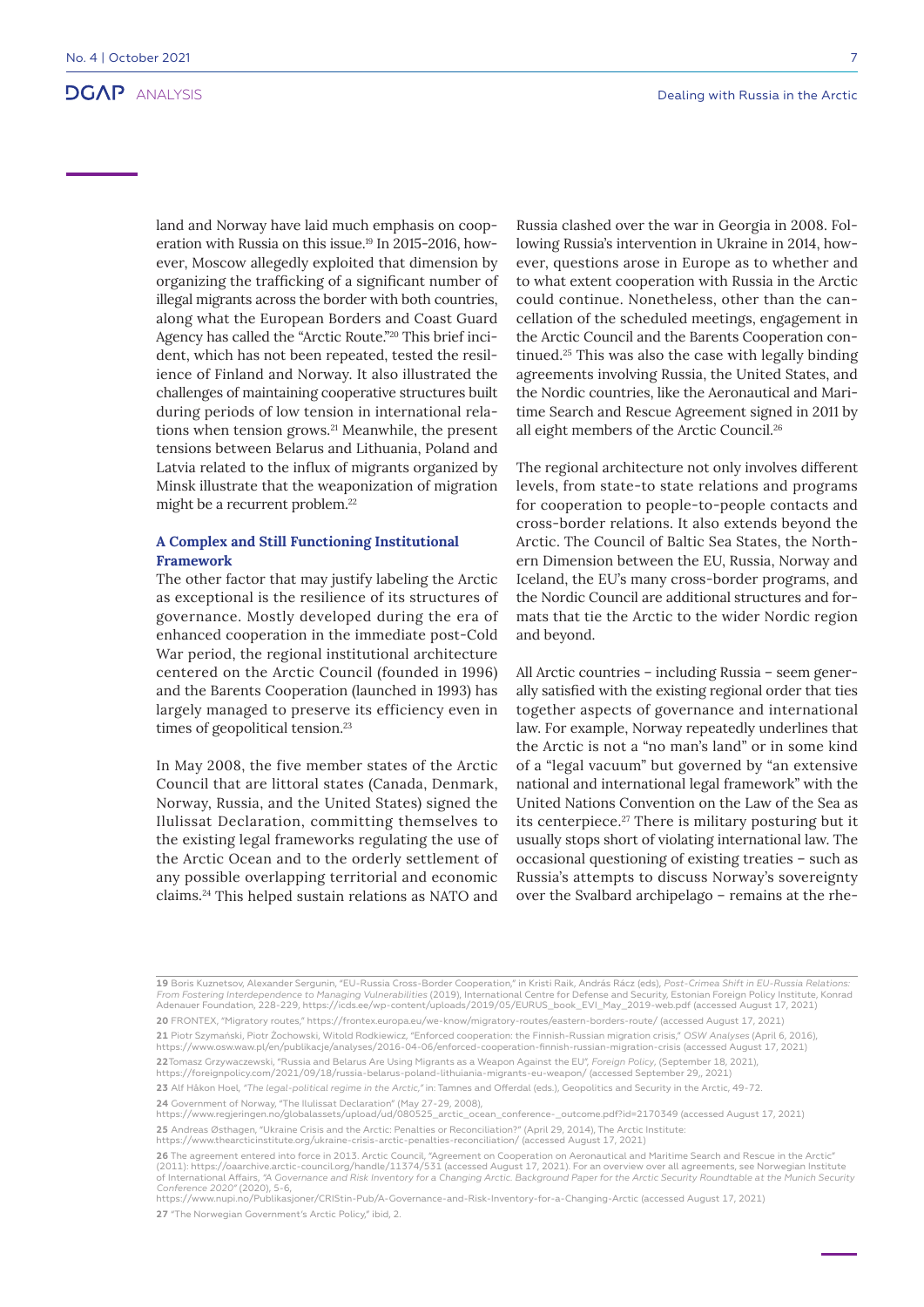torical level.28 In addition to multilateral structures and regional programs, the Arctic countries rely on bilateral relations to address regional challenges and to solve such conflicts.

Unsolved territorial disputes, including among Western countries, are sometimes mentioned as a potential source of conflict in a new "scramble for the Arctic,"29 but they are unlikely to generate conflict. Due to its "delineated maritime spaces," its "functioning rules of the game," and its many overlapping treaties and agreements, the region cannot be compared to the more conflictual South China Sea.30 In fact, the peaceful resolution of border issues is a fundamental feature of the governance structures of the Arctic. Norway and Russia, which share a short land border and a long border between their exclusive economic zones in the Barents Sea and the Arctic Ocean, have a long history of reaching bilateral agreements. In 2010, they concluded 40 years of negotiations, eventually agreeing on a Treaty on Maritime Delimitation and Cooperation in the Barents Sea and the Arctic Ocean.31

#### **Renewing Cooperation under Russia's Arctic Council Chairmanship**

Russia's Arctic Council chairmanship, which started in May, illustrates that there remain plenty of shared interests in the fields of combating climate change, fostering sustainable regional development, and maintaining the unique, complex, and still functioning institutional frameworks of cooperation.32

In the run-up to its chairmanship, officials declared Russia's intent to take a comprehensive and inclusive approach with a strong focus on tackling climate change, sustainable development, environmental protection, and new technologies to safeguard the development of the Arctic.<sup>33</sup> Russia's ambassador-at-large for the Arctic Council, Nikolay Korchunov, repeatedly underlined the need to keep the region as a zone of peace and cooperation. Pointing to the passage in the 1996 Ottawa Declaration, which prescribes that the Arctic Council should not deal with matters related to military security,34 Korchunov stated that the militarization of the region will not be raised during the Russian chairmanship. Referring to the Ilulissat Declaration, he stressed that all problems have to be solved through diplomatic means.35

The chairmanship program approved by the Russian government in May 202136 envisages a balance between social, economic, environmental, and institutional elements.<sup>37</sup> It outlines four main priorities: a strong focus on the people of the Arctic, including the situation of indigenous people; environmental protection, with particular attention to climate change; socioeconomic development of the region; and strengthening the Arctic

**30** Elizabeth Buchanan, Bec Starting, "Why the Arctic is Not the 'Next' South China Sea?," War on the Rocks (November 5, 2020): <https://warontherocks.com/2020/11/why-the-arctic-is-not-the-next-south-china-sea/>(accessed August 17, 2021)

**33** Arctic Council, Interview with Nikola Korchunov, Russia's Senior Arctic Official (March 30, 2021):

<https://arctic-council.org/en/news/interview-with-nikolay-korchunov-russias-senior-arctic-official/>(accessed August 18, 2021) **34** Arctic Council, *Ottawa Declaration* (1996):<https://oaarchive.arctic-council.org/handle/11374/85> (accessed August 18, 2021)

**37** "Experts speak about the upcoming program of Russia's Arctic Council chairmanship," *Arctic.ru* (November 25, 2020):

<https://arctic.ru/international/20201125/988468.html>accessed August 18, 2021); Anton Vassiliev, "Priorities of the Russian Chairmanship of the Arctic Council 2021-2023," *Arctic Circle Journal* (March 29, 2021): <http://www.arcticcircle.org/Media/arctic-circle-journal06vasiliev.pdf>(accessed August 18, 2021)

**<sup>28</sup>** On the occasion of the Svalbard Treaty centenary in February 2020, Norway's ministers of foreign affairs and justice rejected Russian complaints about discrimination in a joint op ed, stating that Norwegian sovereignty of the archipelago was "undisputed" and that "it is not natural that we consult with other<br>countries about the execution of powers in our own areas." Quot government's Arctic policy but is to be outlined in a separate white paper.

**<sup>29</sup>** Joanna Hosa, *"Strategy on ice: Has Russian already won the scramble for the Arctic?,"* European Council on Foreign Relations (October 226, 2018): [https://ecfr.eu/article/commentary\\_strategy\\_on\\_ice\\_has\\_russia\\_already\\_won\\_the\\_scramble\\_for\\_the\\_arct/](https://ecfr.eu/article/commentary_strategy_on_ice_has_russia_already_won_the_scramble_for_the_arct/) (accessed August 17, 2021); Steven Lee<br>Myers, "U.S. Is Playing Catch-Up With Russia in Scramble for the Arctic."The New Y [world/united-states-russia-arctic-exploration.html](https://www.nytimes.com/2015/08/30/world/united-states-russia-arctic-exploration.html) (accessed August 17, 2021); Majid Sattar, Friedrich Schmidt, Matthias Wyssuwa, "Die Sicherheit wird in<br>der Arktis verteidigt" (Security in the Arctic will be defended), Fr [klimawandel-weckt-interessen-an-der-arktis-konflikt-mit-russland-17349132.html?GEPC=s5](https://www.faz.net/aktuell/politik/ausland/klimawandel-weckt-interessen-an-der-arktis-konflikt-mit-russland-17349132.html?GEPC=s5) (accessed August 17, 2021)

**<sup>31</sup>** Norway and Russia thus became the first Arctic states to resolve a bilateral territorial issue under the United Nations Convention on the Law of the Sea. Since then, the treaty, which also contains provisions on fisheries cooperation and the exploitation of transboundary hydrocarbon deposits, has been<br>extended and updated. See: A Governance and Risk Inventory for a Cha <https://www.regjeringen.no/no/tema/utenrikssaker/folkerett/delelinjeavtalen-med-russland/id2008645/>(accessed August 17, 2021)

**<sup>32</sup>** Alina Bykova, "Russian Arctic Council Chairmanship: "Will Welcome More Active Engagement of the Observer States", High North News (March 8,2021): <https://www.highnorthnews.com/en/russian-arctic-council-chairmanship-will-welcome-more-active-engagement-observer-states> (accessed August 18, 2021); Arctic Council, *The Russian Federation*, <https://arctic-council.org/en/about/states/russian-federation/> (accessed August 18, 2021)

**<sup>35</sup>** Ministry of Foreign Affairs of the Russian Federation, "Intervyu Posla po osobim poruchenniyam MID Rossii N.V. Korchunova gazete «Kommersant», 15<br>janvara 2021 goda" (Interview with Ambassador-at-Large of the MFA of Ru 18, 2021): [https://www.mid.ru/ru/arkticeskij-sovet/-/asset\\_publisher/0vP3hQoCPRg5/content/id/4525318](https://www.mid.ru/ru/arkticeskij-sovet/-/asset_publisher/0vP3hQoCPRg5/content/id/4525318) (accessed August 18, 2021)

**<sup>36</sup>** Arctic Council, "Russia's Chairmanship Priorities for the Arctic Council 2021-2023" (May 2021): [https://oaarchive.arctic-council.org/bitstream/handle/](https://oaarchive.arctic-council.org/bitstream/handle/11374/2646/%d0%90%d1%80%d0%ba%d1%82%d0%b8%d0%ba%d0%b0 %d0%bf%d1%80%d0%b8%d0%be%d1%80%d0%b8%d1%82%d0%b5%d1%82%d1%8b_%d0%b0%d0%bd%d0%b3%d0%bb_21.06.2021.pdf?sequence=11&isAllowed=y) [11374/2646/%d0%90%d1%80%d0%ba%d1%82%d0%b8%d0%ba%d0%b0%20%d0%bf%d1%80%d0%b8%d0%be%d1%80%d0%b8%d1%82%d0%b5%d1%82](https://oaarchive.arctic-council.org/bitstream/handle/11374/2646/%d0%90%d1%80%d0%ba%d1%82%d0%b8%d0%ba%d0%b0 %d0%bf%d1%80%d0%b8%d0%be%d1%80%d0%b8%d1%82%d0%b5%d1%82%d1%8b_%d0%b0%d0%bd%d0%b3%d0%bb_21.06.2021.pdf?sequence=11&isAllowed=y) [%d1%8b\\_%d0%b0%d0%bd%d0%b3%d0%bb\\_21.06.2021.pdf?sequence=11&isAllowed=y](https://oaarchive.arctic-council.org/bitstream/handle/11374/2646/%d0%90%d1%80%d0%ba%d1%82%d0%b8%d0%ba%d0%b0 %d0%bf%d1%80%d0%b8%d0%be%d1%80%d0%b8%d1%82%d0%b5%d1%82%d1%8b_%d0%b0%d0%bd%d0%b3%d0%bb_21.06.2021.pdf?sequence=11&isAllowed=y) (accessed August 18, 2021)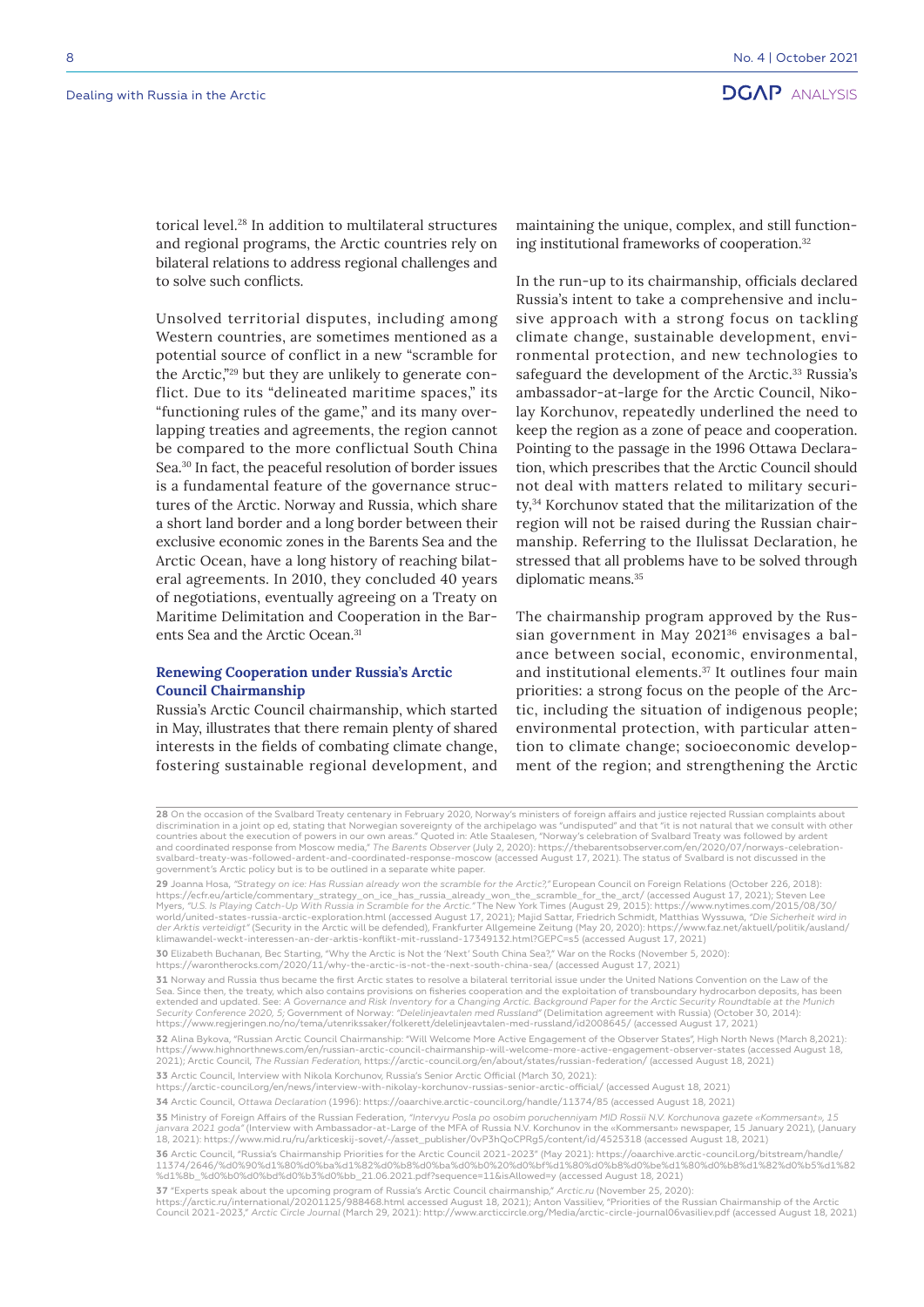Council. Much attention will be dedicated to the future of the Northern Sea Route, including navigation, logistics, and emergency prevention. That three major Russian state corporations – Rosatom, Sovkomflot, and Nornickel<sup>38</sup> – are assigned a role in the chairmanship indicates that nuclear energy and raw-material exploitation will be also on the agenda.

Taken by its word, Russia's Arctic Council chairmanship could indeed offer an opportunity for issuebased cooperation at a time when improvement of its relations overall with the West seem out of reach.<sup>39</sup> Pragmatically cooperating with Russia on less "geopoliticized" issues, such as environmental protection and climate change, would benefit regional stability and might help to rebuild trust. The other Arctic states thus welcome Russia's intent to use its chairmanship to address common challenges and shared interests. According to senior officials from Western Arctic nations, including the United States, cooperation with Russia in the council's working groups has been successful in the past. This work could further profit from the recent change of US administration, with President Joe Biden having made combating climate change a priority.40

However, it would probably be too optimistic, if not naïve, to believe that regional cooperation alone can stop or reverse the negative trend that has taken Russia's relations with the West from one low point to another over the past years. This trend also affects the security situation in the Arctic as Russia and the US-led West sees the need to increase their military presence in the region, to invest in new defense capabilities.

#### **Exceptionalism Under Pressure**

In June 2014, a few months after Russia's illegal annexation of Ukraine, a study published by the German Bundeswehr's planning office asked if there was a future for a peaceful and cooperative Arctic policy. It concluded that, despite questions about Russia's foreign policy ambitions, the cooperative spirit among Arctic countries was likely to continue.<sup>41</sup> Seven years later, the assessment is different.

The German government's Arctic guidelines published in 2019 continue to emphasize regional cooperation as in many ways more necessary than ever. However, the chapter on security policy notes that pressure on "multilateral standards and norms, codes of conduct and conflict resolution mechanisms […] is also putting international cooperation in the Arctic region under strain."42 A 2018 paper by a think tank close to the Bundeswehr on the impact of climate change on the Arctic noted that "the freedom of sea routes, the use of maritime resources and the exploitation of these resources on the sea bed and the possible militarization of the Arctic will affect German and European economic and security interests." It argued that non-Arctic countries like Germany "should prepare for political, legal, economic, ecological and military challenges in concert with its European and international partners."43 Other Arctic and non-Arctic players, including the EU and some of its member states, have developed similar assessments. Finland's new Arctic strategy sees "the rapid and dramatic acceleration of climate change" as the principal security challenge, but it also notes that "turmoil in international policy and military tensions in the rest of the world are also reflected on the Arctic region, where the political interests of great powers may result in confrontations."44

Against that backdrop, Arctic experts and officials involved in regional security policy seem to agree<sup>45</sup> that the concept of exceptionalism – if it ever had meaning – is now "insufficient for understanding

**38** "About 90 events to be held during Russia's Arctic Council Chairmanship," Arctic.ru (February 18, 2021):

**39** Andras Racz, Milan Nic (eds.), "Russian Foreign Policy in 2020. Strengthening Multi-vectorialism," *DGAP Report*, No. 5. (January 27, 2021): [https://dgap.org/sites/default/files/article\\_pdfs/210125\\_report-2021-5-en.pdf](https://dgap.org/sites/default/files/article_pdfs/210125_report-2021-5-en.pdf) (accessed August 18, 2021)

<https://arctic.ru/international/20210218/991125.html>(accessed August 18, 2021)

**<sup>40</sup>** Larry Luxner, Katarzyna Zysk, "The Arctic is a place of unusual international cooperation. Can that last?," *Atlantic Council blog* (March 23, 2021): <https://www.atlanticcouncil.org/blogs/new-atlanticist/the-arctic-is-a-place-of-unusual-international-cooperation-can-that-last/>(accessed August 18, 2021)

**<sup>41</sup>** Planungsamt der Bundeswehr, Klimawandel und Sicherheit in der Arktis nach 2014 (Juni 2014):<br><https://www.bundeswehr.de/resource/blob/140496/ee8dedd2c7039991f0c6adb60c10ab51/arktis-data.pdf>(accessed August 20, 2021) **42** Germany's Arctic Policy Guidelines. Assuming Responsibility, Creating Trust, Shaping the Future, ibid.

**<sup>43</sup>** "The impact of climate change on the Arctic," Metis, Study No. 2., Institute for Strategy & Foresight (March 2018):

[https://metis.unibw.de/assets/pdf/metis-study02-2018\\_03-the\\_impact\\_of\\_climate\\_change\\_on\\_the\\_arctic.pdf](https://metis.unibw.de/assets/pdf/metis-study02-2018_03-the_impact_of_climate_change_on_the_arctic.pdf) (accessed August 20, 2021)

**<sup>44</sup>** Finnish Government, "Finland's Strategy for Arctic Policy," Publications of the Finnish Government, 2021:55, 16-18 (2021): [https://julkaisut.valtioneuvosto.fi/bitstream/handle/10024/163247/VN\\_2021\\_55.pdf?sequence=1&isAllowed=y Finland's Strategy for Arctic Policy](https://julkaisut.valtioneuvosto.fi/bitstream/handle/10024/163247/VN_2021_55.pdf?sequence=1&isAllowed=y)  [\(valtioneuvosto.fi\)](https://julkaisut.valtioneuvosto.fi/bitstream/handle/10024/163247/VN_2021_55.pdf?sequence=1&isAllowed=y) (accessed August 20, 2021)

**<sup>45</sup>** Mathieu Boulègue, "Russia's Military Posture in the Arctic Managing Hard Power in a 'Low Tension' Environment," Chatham House Research Paper, (June<br>2019): https://www.chathamhouse.org/sites/default/files/2019-06-28-Ru Kara K. Hodgson, "Comprehensive Security in the Arctic: Beyond "Arctic Exceptionalism"," in: Duncan Depledge, P. Whitney Lackenbauer (eds.), On Thin Ice.<br>*Perspectives on Arctic Security (*Peterborough, Ca: NAADSN Engage S recurrent theme in two workshops organized in the framework of the research project of which this paper is part of.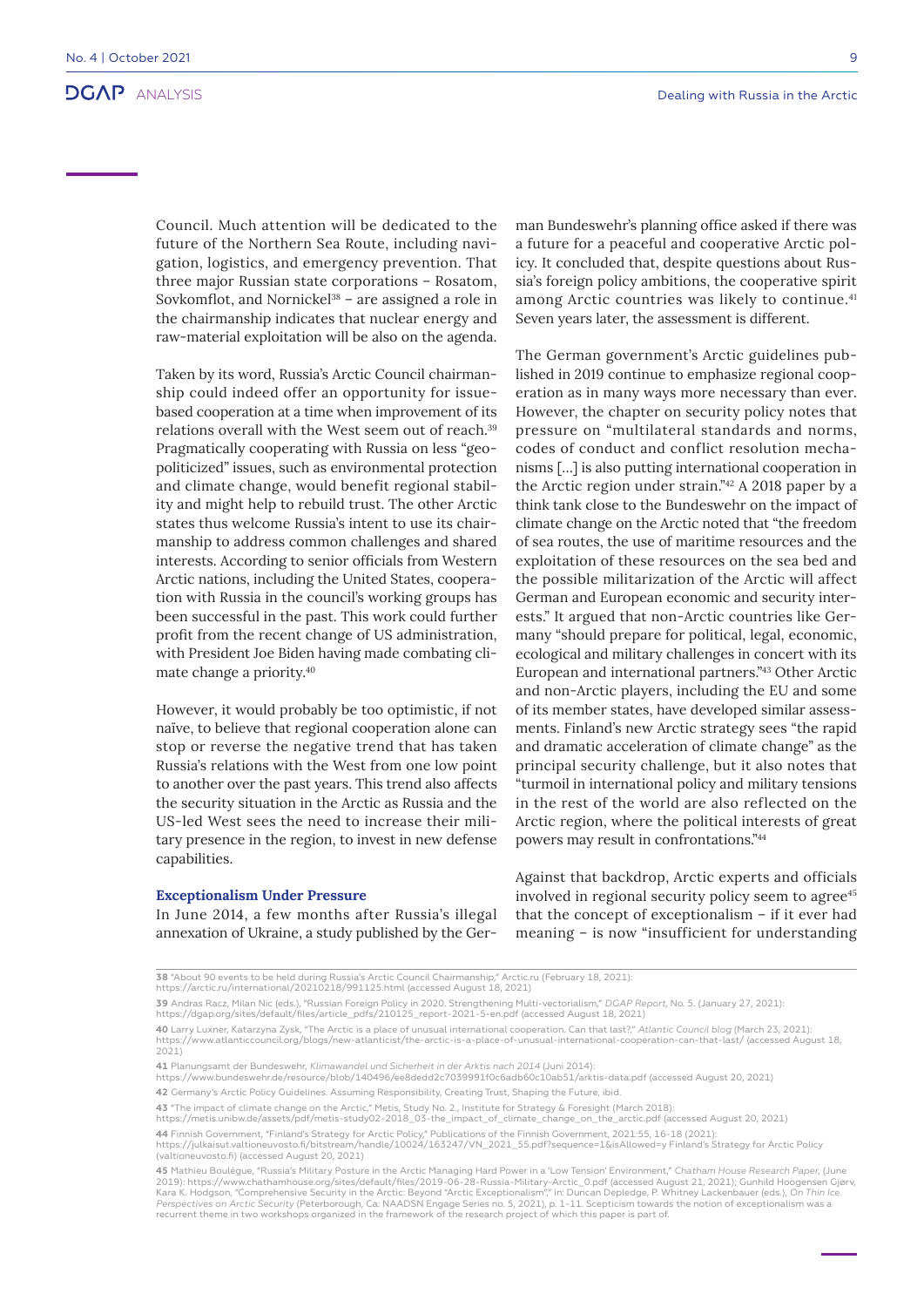contemporary Arctic security conditions."46 This is for three reasons. First, the challenges facing the region, especially those linked to climate change, go beyond the region and require global solutions. Second, for the great powers in particular, the Arctic is part of wider strategic interests and linked to other theatres of operation, and it thus constitutes an integral part of their military planning. Third, developments in the Arctic are not static - the region has seen change from a more confrontational to a more cooperative era before, and over the last decades climate change has considerably changed the region and its place in international relations.

This is not to deny that the Arctic has geographic, demographic, and geopolitical features that set it apart and call for specific policies. Nor does it exclude that Arctic states and outside players continue to acknowledge the necessity to cooperate and to maintain the region's low-tension status. However, a lack of trust and an emphasis on deterrence over dialogue make increasingly difficult the efforts to promote cooperation and to safeguard the peaceful use of the Arctic based on recognized norms and rules.

#### MILITARIZATION TRENDS IN THE ARCTIC

Many observers have come to fear a militarization of the Arctic based on two trends. First, Russia's military buildup in combination with its revisionism, assertiveness, and willingness to use military means forces Western nations to consider strengthening their own military readiness and to rely on US support. The second trend is Western concerns over China's presence in the region. While China so far plays by the rules and is not a security threat in the proper sense, its interest in being an Arctic player is interpreted in the light of its broader efforts to gain global influence. Although highly uncertain at the moment, the prospect of enhanced Sino-Russian coordination in Arctic affairs is seen as a potential game changer that requires close monitoring.

In this ambiguous context, Western nations are struggling to balance their interest in cooperation with a credible deterrence and defense posture. European countries find themselves in a particularly uncomfortable position, squeezed between the United States' effort to coopt them into pushing back against Russia and China and their own efforts to balance between all the big players, which are grounded in regional interests. European debates on how to develop firm but measured Arctic strategies also extend to the question of whether NATO is the best framework to coordinate the West's approach to the region and whether new structures, alongside the Arctic Council, are needed to communicate with Russia on security issues.

#### **Russia's Complex Challenge to Arctic Security**

If this situation is ambiguous, it is because Russia's policies are also characterized by a duality. While Moscow keeps emphasizing the need to keep the Arctic as a zone of peace and cooperation, it has been enhancing its military presence there since 2008.47 It has put particular emphasis on strengthening its coastal and air defense capabilities.<sup>48</sup> The 2020 Russian strategic document on the Arctic reiterates the dominance of non-military concerns.49 But it also openly admits that Russia perceives a growing conflict potential in the region.50 It argues that this demands a continuing strengthening of Russia's military and other armed forces, such as border guards units, in the Arctic.<sup>51</sup>

The Arctic constitutes an integral part of Russia's military planning, closely linked to other theatres. The upgrade of its Northern Fleet to the status of a military district from January 1, 2021 indicates the growing military importance of the Arctic.52 The new military district is responsible for Russia's north and northwest, its islands in the Arctic, and the Northern Sea Route. As stated in January by its commander, Admiral Aleksei Moiseev, the Northern Fleet's primary responsibilities include ensuring the military

**<sup>46</sup>** Gjørv, Hodgson, ibid, 8.

**<sup>47</sup>** Katarzyna Zysk, "Russia's Military Build-up in the Arctic: to What End?", CNA Occasional Paper (September 2020):<br>[https://www.cna.org/CNA\\_files/PDF/IOP-2020-U-027998-Final.pdf](https://www.cna.org/CNA_files/PDF/IOP-2020-U-027998-Final.pdf) (accessed August 20, 2021)

**<sup>48</sup>** Siemon T. Wezeman, "Military Capabilities in the Arctic," SIPRI Background Paper (March 2012):<br><https://www.sipri.org/sites/default/files/files/misc/SIPRIBP1203.pdf>(accessed August 20, 2021)

**<sup>49</sup>** President of Russia, *Ukaz Prezidenta Rossiyskoy Federatsii Ob Osnovakh gosudarstvennoy politiki Rossiyskoy Federatsii v Arktike na period do 2035 goda*, ibid.

**<sup>50</sup>** ibid, 4.

**<sup>51</sup>** ibid, 5.

**<sup>52</sup>** International Institute for Strategic Studies, *The Military Balance 2021* (2021): 167.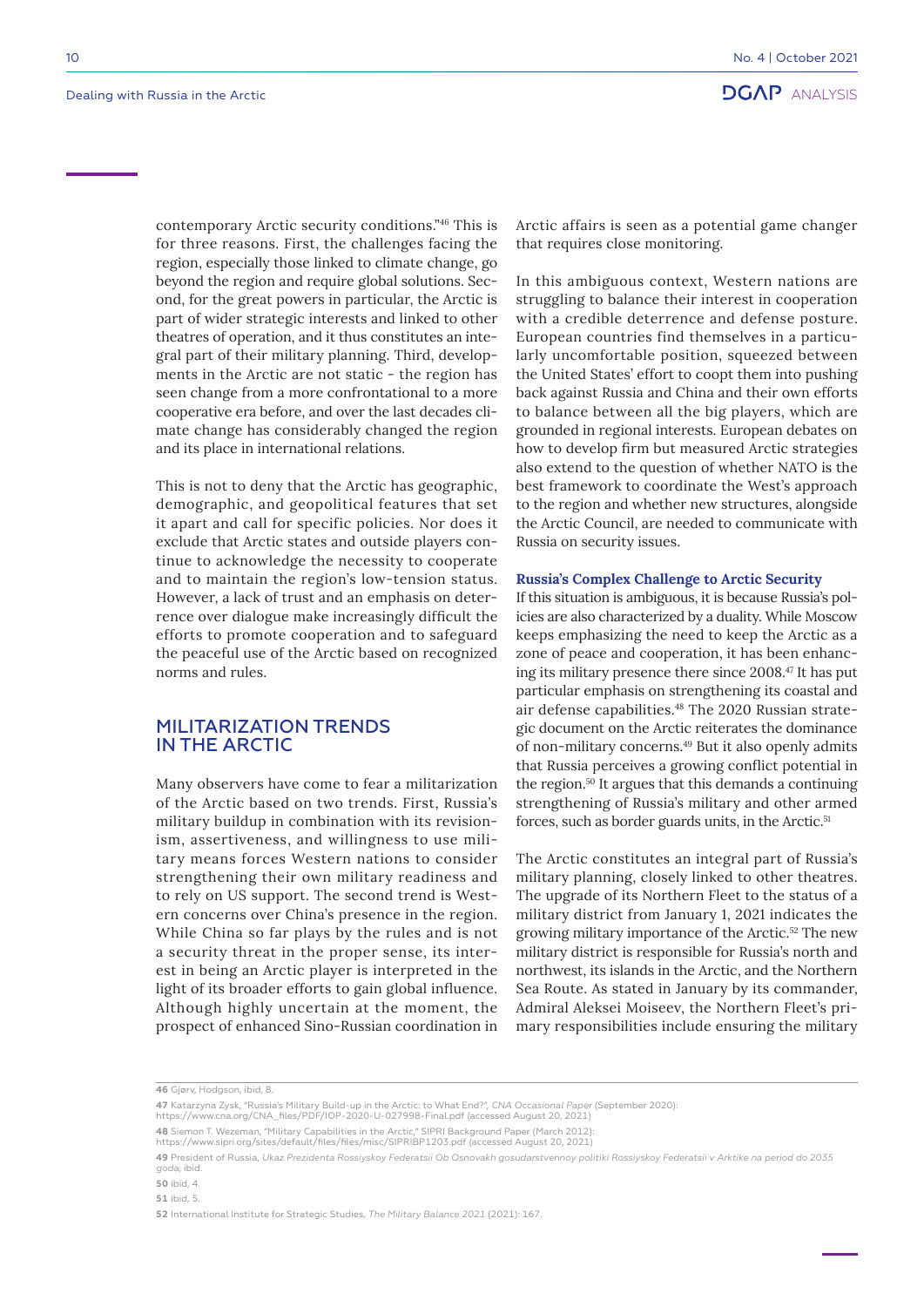security of the Russia<sup>53</sup> and the readiness of the strategic nuclear forces at sea.54 Last year the fleet was the recipient of the first nuclear submarine of the Borey-A class, armed with ballistic missiles. Four other Borey-A class ships are under construction for it (albeit with delay).55

The general trend resembles the Cold War: the Arctic again constitutes a key theatre for deploying and using naval nuclear deterrence capabilities. Its strategic importance is due to the perception in Moscow that it is a possible route for a US attack. Thus, most elements of the ongoing Russian military buildup are of a predominantly defensive nature. Russia has responded with the deployment of anti-access and area denial capabilities and MiG-31 interceptors, and with the upgrading of Soviet-era military infrastructure in the region, such as radar stations and barracks for land troops to secure the borders. Russia also intends to improve the overall operability of its Arctic forces. For example, it practices air-to-air refueling with its Tu-142 anti-submarine aircrafts<sup>56</sup> and exercises night flights with Ka-27 anti-submarine/search and rescue and Ka-29 attack helicopters.57 The latter is highly needed due to the long polar-night period.

Although defensive in their roots, some of Russia's ongoing military activities and projects may lead to the establishment of substantial offensive capabilities. In 2007 it restarted long-range bomber and reconnaissance flights over and near Arctic territory.58 As of 2021, nuclear-capable bombers regularly fly sorties over the High North and frequently approach the borders of other Arctic countries.<sup>59</sup> Russia has also upgraded the Nagurskoye air base in Franz Josef Land, which by 2020 made the facility operational all-year round $60$  and capable of hosting Il-76 heavy airlifters, suitable for airborne operations. The runway is being extended, which will enable even strategic bombers to use the base.<sup>61</sup> When Norway voiced concerns over the upgrade of the Nagurskoye base in February 2021, Russia accused it of contributing to the militarization of the Arctic by permitting US bombers to land on its territory.62

A recent demonstration of the extent of integration of the Arctic with Russia's overall military thinking was the surfacing of three Russian nuclear-powered submarines through thick ice in March 2021. The operation – almost an exhibition in military prowess – took place only one day after Dmitry Medvedev, the deputy chairman of the National Security Council, accused the United States of trying to weaken Russia's position in the Arctic. But, as if to illustrate Russia's double-sided policy, he also stressed that Russia intends to preserve the Arctic as a region of peace.63 This messaging was widely promoted by the state media and was arguably aimed as much at a domestic audience as to the outside world.<sup>64</sup>

If Western countries view Russia's military buildup in the Arctic with growing concern, it is not because they perceive a direct threat of any offensive kinetic military actions. Regardless of its growing offensive capabilities, Western experts and officials acknowl-

**54** Ministerstvo oborony Rossiyskoy Federatsii (Ministry of Defense of the Russian Federation), *Podderzhanie boegotovnosti yadernikh sil – zadacha*<br>Severnovo flota na 2021-i god (Maintaining combat readiness of the nucle

**55** Maxim Starchak, "The Borei-A SSBN: How Effective Is Russia's New Nuclear Submarine?," *Eurasia Daily Monitor*, Vol. 17, Issue 86. (June 16, 2020): <https://jamestown.org/program/the-borei-a-ssbn-how-effective-is-russias-new-nuclear-submarine/> (accessed August 21, 2021)

**56** Ministerstvo oborony Rossiyskoy Federatsii (Ministry of Defense of the Russian Federation), *Ekipazhi dalney protivolodochnoy aviatsii Severnovo flota otrabotayut dozapravku v vozdukhe* (Crews of the long-range anti-submarine aviation of the Northern Fleet elaborate refueling in the air) (February 19, 2021): <https://structure.mil.ru/structure/okruga/north/news/more.htm?id=12345064@egNews>(accessed August 21, 2021)

**57** Ministerstvo oborony Rossiyskoy Federatsii (Ministry of Defense of the Russian Federation), *Vertalotchiki Severnovo flota otrabotali nochnie polyoti*  (Helicopter crews of the Northern Fleet completed night flights) (February 13, 2021): <https://structure.mil.ru/structure/okruga/north/news/more.htm?id=12343945@egNews>(accessed August 21, 2021)

**58** Wezeman, ibid. p.9.

**63** CMedvedev rasskkazal o popitkakh nekotorikh stran oslabit' Rossiyu v Arktike" (Medvedev spoke about the efforts of some countries to weaken Russia in the Arctic), *RIA* (March 25, 2021): <https://ria.ru/20210325/arktika-1602838172.html>(accessed August 21, 2021)

**<sup>53</sup>** Ministerstvo oborony Rossiyskoy Federatsii (Ministry of Defense of the Russian Federation), *Prioritetnim napravleniem deyatel'nosti Severnovo flota v 2021 godu stanet obespecheniyu voyennoy bezopasnosti Rossiyskoy Federatsii* (The priority direction of the activities of the Northern Fleet is ensuring the 2021 godu stanet obespecheniyu voyennoy bezopasnosti Ros<br>military security of the Russian Federation) (January 6, 2021):

<https://structure.mil.ru/structure/okruga/north/news/more.htm?id=12333467@egNews>(accessed August 21, 2021)

**<sup>59</sup>** "Tu-160 sovershil planoviy polyot na Barentsevim i Norvezhskim moryam" (The Tu-160 conducted a planned flight over the Barents Sea and the Norwegian Sea), *RIA* (March 29, 2021):<https://ria.ru/20210329/polet-1603339043.html>(accessed August 21, 2021)

**<sup>60</sup>** Atle Staalesen, "Northernmost Arctic airfield now operational all-year, says Russian Military," *The Barents Observer* (April 28, 2020): [https://](https://thebarentsobserver.com/en/security/2020/04/northernmost-arctic-airfield-now-operational-all-year-says-russian-military) [thebarentsobserver.com/en/security/2020/04/northernmost-arctic-airfield-now-operational-all-year-says-russian-military](https://thebarentsobserver.com/en/security/2020/04/northernmost-arctic-airfield-now-operational-all-year-says-russian-military) (accessed August 21, 2021) **61** *The Military Balance 2021*, ibid, 170.

**<sup>62</sup>** Peter B. Danilov, "The Russian armed forces have started using the new runway at Nagurskoye in Franz Josef Land, the Russian Arctic, according to the<br>Norwegian intelligence services' report Fokus 2021." (February 16, (accessed August 21, 2021)

**<sup>64</sup>** "Rossiyskie podlodki vperviye v istorii vsplili vo l'dakh Arktiki" (Russian submarines first time in history surfaced from the ice of the Arctic), *Radio Sputnik* (March 26, 2021): <https://radiosputnik.ria.ru/20210326/arktika-1603030497.html> (accessed August 21, 2021)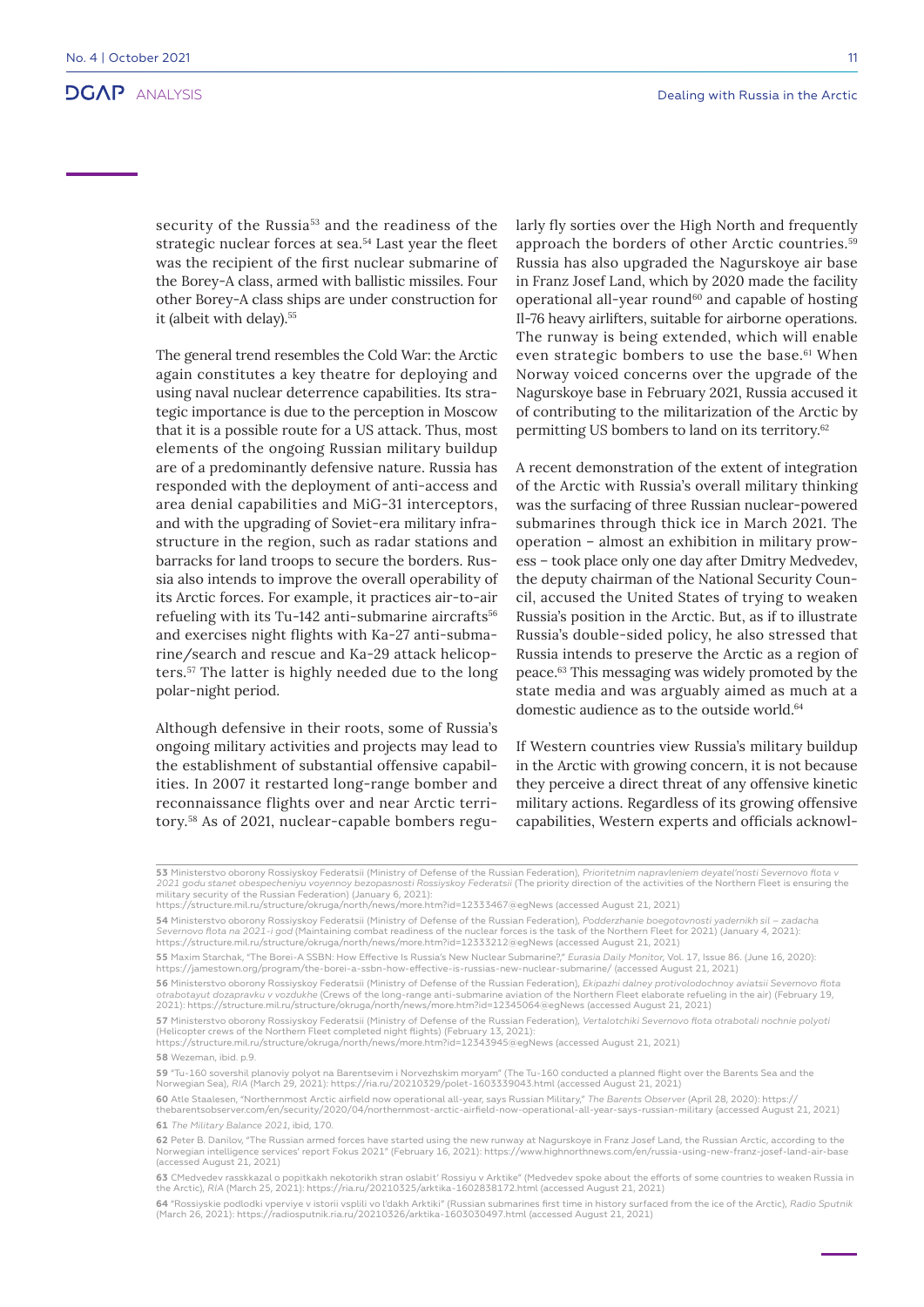edge that Russia's buildup in the region is largely defensive and that its menacing military activities stop short of violating international law. They do not foresee a conflict being sparked in the Arctic. They do, however, see Russia's military expansion and behavior in the region in relation to its assertive actions elsewhere. Against that backdrop, what happens if a conflict in another region risks spilling over to the Arctic or if an incident in the region escalates?

Russia's use of hybrid warfare tactics elsewhere – cyberattacks and information warfare in the West – have brought a new dimension to Arctic security relations.65 Intelligence gathering, including by cyber means, has always been an element of NATO-Russia relations in the High North. However, such activities currently happen in a steadily worsening security situation and must be seen together with the Putin regime's assertive rhetoric, military investments, and willingness to use military power, as demonstrated in Georgia, Ukraine, and Syria. Moreover, interference in domestic affairs risks to further sour relations among Arctic countries, undermining their willingness to formulate cooperation-oriented policies. In 2020, Norway and Germany publicly attributed cyberattacks on their respective parliaments to Russia.<sup>66</sup> Recently Canada and the United States accused Russian military intelligence of malicious cyber activities.67

Together with the Kremlin's policy of targeting regime opponents abroad (the Tiergarten murder in Berlin, the Skripal attack in Salisbury), its uncompromising stance against domestic opposition (as expressed in the attempted murder and subsequent detention of opposition politician Alexei Navalny), and its support for autocratic regimes in Belarus and Syria further undermine what is left of trust. Even in Germany, where there is traditionally broad bipartisan support for a balanced approach towards Russia, calls for a tougher stance grow louder.<sup>68</sup> Russia's military buildup in the Arctic may be defensive in its conception, but in combination with its efforts to undermine Western cohesion, it is perceived as a threat to European and international security.

#### **China in the Arctic and Russia-China Cooperation**

In 2018, China declared itself to be a "near-Arctic power," causing much debate about its interests and motives in the region.<sup>69</sup> Western countries have taken note of China's attention to the Arctic and some analysts have argued that it has great but not fully stated ambitions in the region.70 Somewhat cautiously, the Norwegian authorities note that "the Arctic has risen on China's foreign policy agenda," while Finland's new strategy observes that China "has shown increasing economic and strategic interest in the region and especially in its natural resources, infrastructure and transport routes."71 So far, this attention has not produced a consensus as to China's activities and ambitions in the Arctic. Nor is there a clear picture to what extent its presence presents a security problem.

Western governments acknowledge that Chinese activity in the region, although growing, is relatively limited and mainly focused on scientific research. China may have an ambition to develop a regional extension to its Belt and Road Initiative, dubbed the Arctic Silk Road, ultimately seeking to exploit the region's resources. But decision-makers in Beijing seem to have realized that this can only be achieved by acting "as a 'responsible power', which intends to take an active part in the study and develop-

**67** Hannah Jackson, "Canada concerned by 'pattern of malicious cyber activity' by Russian military, GAC says," *Global News* (October 19, 2020): <https://globalnews.ca/news/7406404/canada-russian-cyber-activity/>(accessed August 21, 2021); David E. Sanger, Julian E. Barnes, Nicola Perlroth,<br>"Preparing for Retaliation Against Russia, U.S. Confronts Hacking by China," <https://www.nytimes.com/2021/03/07/us/politics/microsoft-solarwinds-hack-russia-china.html>(accessed August 21, 2021)

**68** Stefan Meister, "The End of German Ostpolitik. What a Change in Germany's Russia Strategy Might Look Like," *DGAP Policy Brief*, No. 22 (September<br>2020): https://dgap.org/sites/default/files/article\_pdfs/dgap-policy\_b https://dgap.org/en/research/publications/pragmatic-policy-toward-russia (accessed September 29, 2021);

**69** David Auerswald, "China's Multifaceted Arctic Strategy," *War on the Rocks* (May24, 2019):

**70** Rush Doshi, Alexis Dashe-Huang, Gaoqi Zhang, Northern expeditions: China's Arctic activities and ambitions," Foreign Policy at Brookings (April 2021):<br>https://www.brookings.edu/wp-content/uploads/2021/04/FP\_20210412\_c Øystein Tunsjø, "The Great Hype: False Visions of Conflict and Opportunity in the Arctic," Survival, Volume 62, Issue 5, 145. (2020):<br>https://www.tandfonline.com/doi/pdf/10.1080/00396338.2020.1819649 (accessed August 21, 2

**71** *Focus 2021*, ibid, 77.; *Finland's Strategy for Arctic Policy*, ibid, 18.

**<sup>65</sup>** Andrea Kendall-Taylor and Jeffrey Edmonds, "The Evolution of the Russian Threat to NATO," in: John Andreas Olsen (ed.), *Future NATO. Adapting to New Realities* (London: RUSI Whitehall Papers 95, 2020), 59.

**<sup>66</sup>** Norwegian Intelligence Service, *Focus 2021. The Norwegian Intelligence Service's assessment of current security challenges*, 21. (February 2021): [https://www.forsvaret.no/aktuelt-og-presse/publikasjoner/fokus/rapporter/Focus2021-english.pdf/\\_/attachment/inline/450b1ed0-1983-4e6b-bc65-](https://www.forsvaret.no/aktuelt-og-presse/publikasjoner/fokus/rapporter/Focus2021-english.pdf/_/attachment/inline/450b1ed0-1983-4e6b-bc65-4aa7631aa36f:21c5241a06c489fa1608472c3c8ab855c0ac3511/Focus2021-english.pdf) [4aa7631aa36f:21c5241a06c489fa1608472c3c8ab855c0ac3511/Focus2021-english.pdf](https://www.forsvaret.no/aktuelt-og-presse/publikasjoner/fokus/rapporter/Focus2021-english.pdf/_/attachment/inline/450b1ed0-1983-4e6b-bc65-4aa7631aa36f:21c5241a06c489fa1608472c3c8ab855c0ac3511/Focus2021-english.pdf) (accessed August 21, 2021); Hans von der Burchard, "Merkel blames Russia for 'outrageous' cyberattack on German parliament," *Politico.eu* (May 13, 2020):

<https://www.politico.eu/article/merkel-blames-russia-for-outrageous-cyber-attack-on-german-parliament/>(accessed August 21, 2021)

<https://warontherocks.com/2019/05/chinas-multifaceted-arctic-strategy/> (accessed August 21, 2021)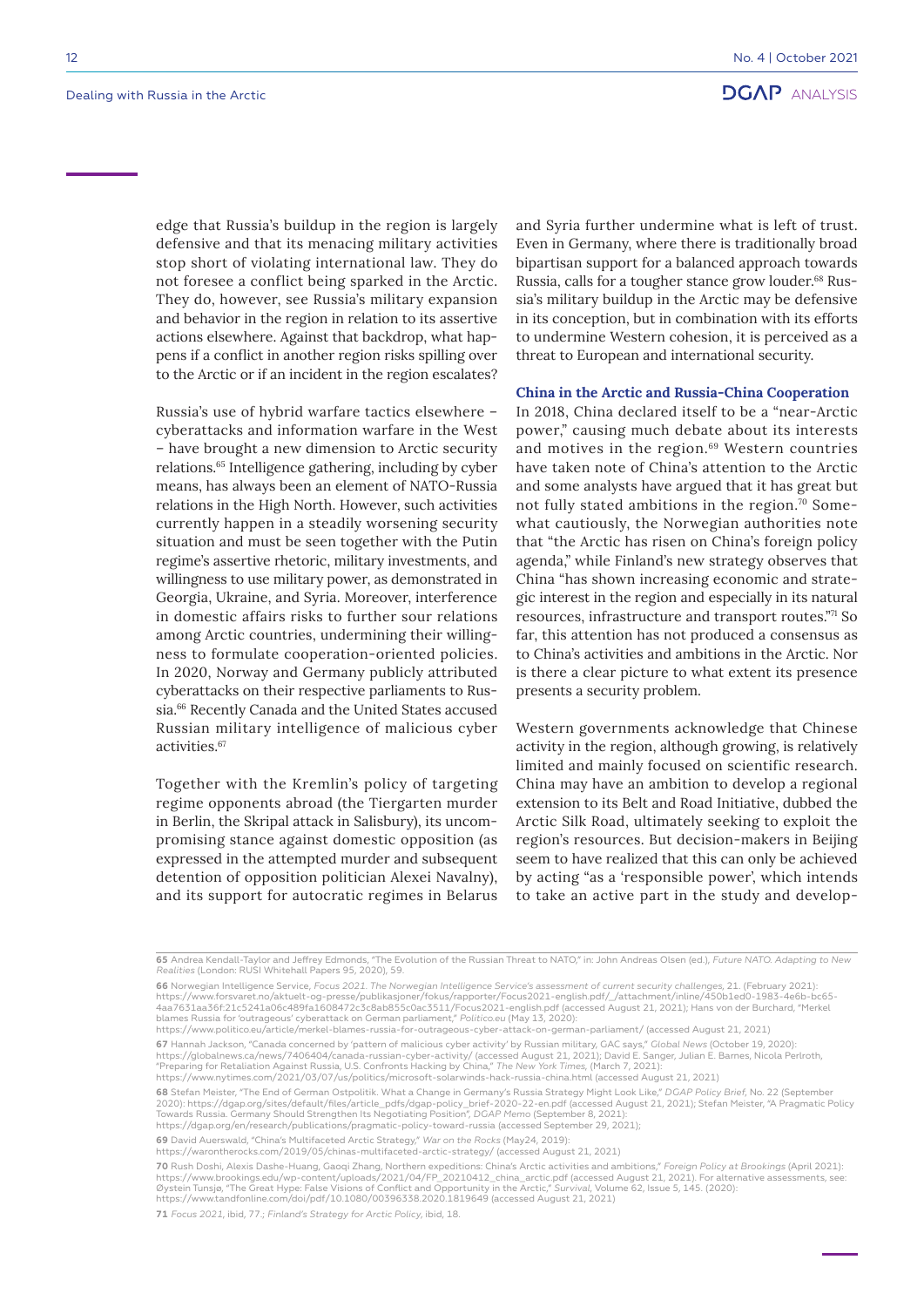ment of the Arctic, as well as in the governance in the region."72 The other Arctic nations laud China's constructive work in the Arctic Council where it is an observer since 2013. Norway's Arctic white paper underlines the importance of involving China – a major emitter of greenhouse gases – in climate-related issues.73

At the same time, however, European countries have become more receptive to US concerns about China's long-term goals and ambitions of an enhanced presence in the Arctic. They may not agree with Washington's tendency to interpret Beijing's actions through the angle of global competition, but – as with Russia – they perceive its Arctic activities and ambitions in light of its actions elsewhere. In particular, European countries take note that China's economic expansion, as manifested in the Belt and Road Initiative, is accompanied by a policy of interfering into other countries' domestic affairs. According to Norway's intelligence service, Chinese and Russian "intelligence and influence activities aimed at both the public and the private sector" are already "a considerable threat to Norway and Norwegian interests."74 By contrast, China's Arctic presence has, so far, no obvious security dimension. Even US representatives admit that there is "no meaningful Chinese military presence at the moment in the Arctic."75 This leaves hard-security concerns connected to the country's military buildup more generally, and to its naval development programs in particular.76 The ramifications for the region of a potential conflict between the United States and China in the Pacific also worry NATO Arctic countries.

A concern among Western countries is the potential of a deepened and broadened China-Russia relationship. $\frac{7}{7}$  Globally, Beijing and Moscow frequently work together in countering the United States. In the Arctic, they have simultaneously conflicting and aligning interests.78 China needs Russia's support for operating in the Arctic. Russia is dependent on Chinese investments. Both have an interest in contesting any Western dominance in the region. And, although Russia was at first reluctant to accept China's observer status in the Arctic Council, it has gradually come to cooperate with China regarding the Northern Sea Route and on energy and security. Yet there are obvious issues that stand in the way of closer cooperation. Russia remains reluctant to let another major player have a say in regional affairs. China has little interest in stirring up tensions that would endanger its gradual expansion into the region through economic and scientific activity. According to Pavel Baev, US analyses often do not understand that Beijing prefers that Moscow would demilitarize the region.79 All this suggests that Sino-Russian cooperation on Arctic security will be kept within bounds.80 Western analysts and decision-makers are nevertheless watching the prospect of an increased understanding in the region between the two countries with some concern, as it would represent a potential game changer in the Arctic power balance. A particular focus will be on the development of their cooperation on defense technologies.<sup>81</sup>

China not having a military presence in the Arctic makes it hard for Western countries to devise and to agree upon strategies to counter its influence. From the US point of view, the region is but one arena in a global competition, and China's and Russia's potential advantages there need to be checked. Washington's European allies, including Arctic countries, only partly share the US perception of China's presence in the region. Considering their economic cooperation with China, most of them seem willing not to risk increased tensions. For now, the common denominator among Western allies is to be "vigilant" and to

**80** Hsiung, C. W., Røseth, T., ibid. 167-187, 171-178.

**81** Christopher Weidacher Hsiung, "Missile defense and early warning missile attack system cooperation: Enhancing the Sino-Russian defense partnership,"<br>*IFS Insights,* 7/2020: https://fhs.brage.unit.no/fhs-xmlui/handle/1

**<sup>72</sup>** Kobzeva Mariia, "China's Arctic policy: present and future," *The Polar Journal*. 9:1, 97. (2019): <https://www.tandfonline.com/doi/abs/10.1080/2154896X.2019.1618558>(accessed August 21, 2021)

**<sup>73</sup>** *The Norwegian Government's Arctic Policy*, ibid.

**<sup>74</sup>** *Focus 2021*, ibid, 16.

**<sup>75</sup>** James DeHart, the US State Department's coordinator for the Arctic quoted in Larry Luxner, Katarzyna Zysk, ibid; see also Øystein Tunsjø, ibid. **76** Congressional Research Service, *China Naval Modernization: Implications for U.S. Navy Capabilities – Issues for Congress* (April 2021):

<https://fas.org/sgp/crs/row/RL33153.pdf> (accessed August 21, 2021)

**<sup>77</sup>** Jim Townsend – Andrea Kendall-Taylor, "Partners, Competitors, or a Little of Both? Russia and China in the Arctic," Center for a New American Strategy (March 30, 2021): <https://www.cnas.org/publications/reports/partners-competitors-or-a-little-of-both> (accessed August 21, 2021)

**<sup>78</sup>** For a comprehensive overview, see Hsiung, C. W., Røseth, T., "The Arctic Dimension in Sino-Russian Relations." In Jo Inge Bekkevold, Bobo Lo (eds.), *Sino-*Russian Relations in the 21st Century, Palgrave Macmillan, 2019, 167-187; Andrew Foxall, "The Sino-Russian Partnership in the Arctic," in: Duncan Depledge<br>and P. Whitney Lackenbauer (eds.) On Thin Ice. Perspectives on Arct

**<sup>79</sup>** Pavel Baev, "The White Whale Chooses Freedom: Hard Choices in Opposing Russian Dominance in the Arctic," *PONARS Eurasia Policy Memos*, (October 29, 2019):<https://www.ponarseurasia.org/the-white-whale-chooses-freedom-hard-choices-in-opposing-russian-dominance-in-the-arctic/>(accessed August 21, 2021)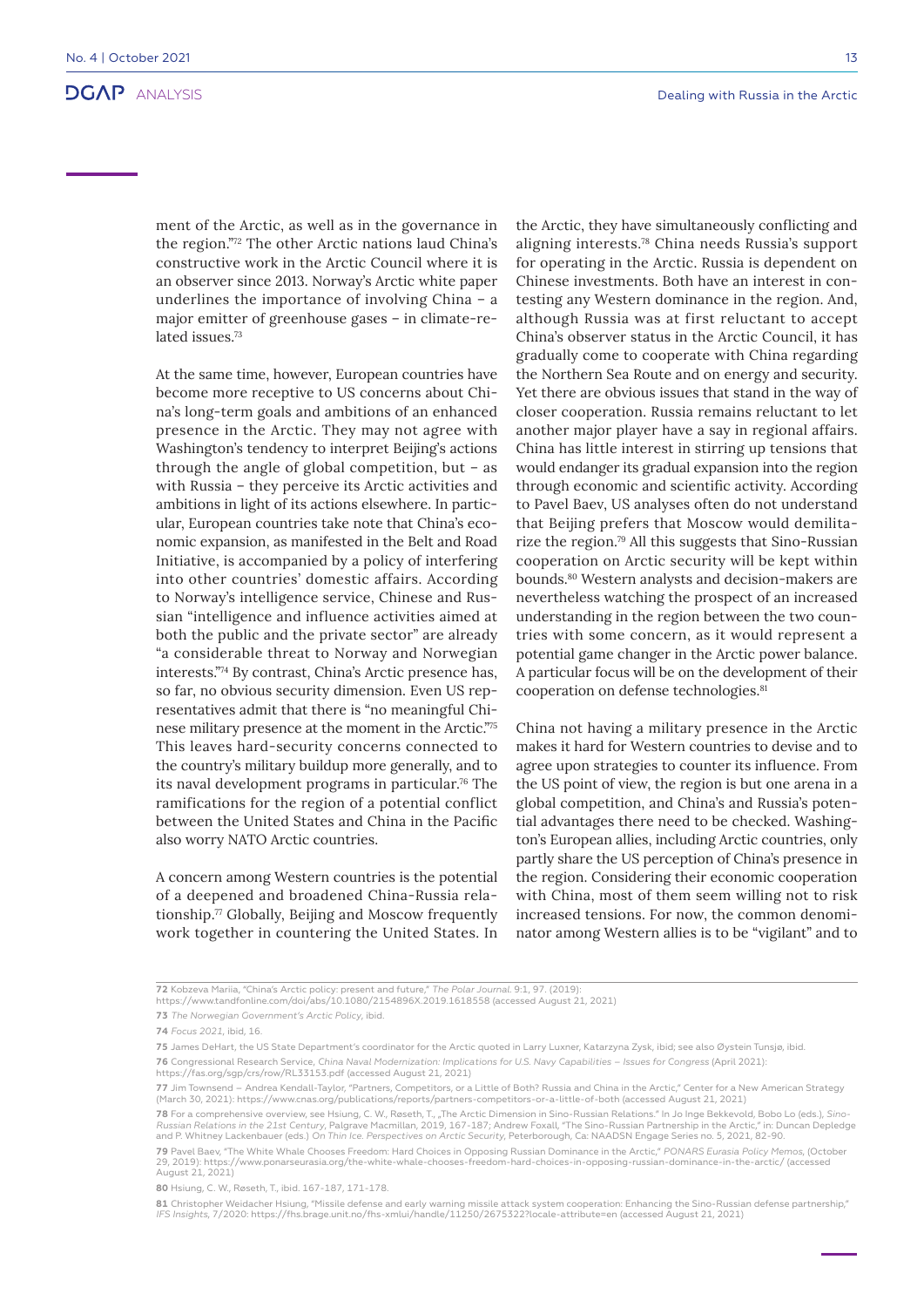"monitor" Chinese activities as well as Sino-Russian cooperation.82

#### **Finding the Right Balance: Western Responses**

Western countries largely agree that Russia's military buildup in the Arctic must be countered, and that their defense and deterrence posture there needs to be strengthened.83 At the same time, there is increased awareness that strengthening deterrence might lead to an arms race and that an increase in military activity might undermine the Arctic's stability. However, the region's stability is already negatively affected by Russia's military buildup and Western inaction could soon result in its military superiority in the region. Hence, Western countermeasures are necessary to restore stability, albeit with a higher level of tension.

Following this logic, recent US Arctic strategies promote a more active presence of allied forces in the region.84 The Biden administration has yet to produce its assessment of the region. However, the Interim National Security Strategic Guidance and speeches by President Biden and Secretary of State Blinken underline countering Russian assertiveness and Chinese expansion – in day-to day competition and in a more long-term strategic view.85 At the same time, the administration has signaled a willingness to seek cooperation on issues of mutual interest, such as combating climate change.<sup>86</sup> This is very much in line with the declared priorities of Russia's Arctic Council chairmanship. How Biden's approach to dealing with Putin turns out will have an impact on whether the general security environment becomes more confrontational or more cooperative. For the United States' European allies, the Biden administration's commitment to multilateralism and consultation is equally important. Regarding relations with Russia and China in the Arctic, Biden may insist on support for building a position of strength, but he and his team may also give their allies more room to advocate for a balanced approach, grounded in regional sensitivities.

For Norway, the push for more military activity in the High North highlights a traditional dilemma. It welcomes and encourages a NATO presence in the region. Whatever capabilities Norway's armed forces can bring to the table, it will always be dependent on alliance support to mount a credible defense. It also wants US and other allied forces to be familiar with the region's often treacherous conditions, and therefore encourages them to train and exercise there.<sup>87</sup> On the other hand, Norway – like most Arctic nations – emphasizes stability and predictability in the High North. A substantial increase in allied military activity carries a risk of heightened tension, especially when the main purpose is "status projection."88 Therefore, its response to proposals to deploy multinational

**88** Ralph Clem, "Risky Encounters with Russia: Time to Talk About Real Deconfliction," *War on the Rocks* (February 18, 2021): <https://warontherocks.com/2021/02/risky-encounters-with-russia-time-to-talk-about-real-deconfliction/>(accessed August 21, 2021)

**<sup>82</sup>** The Reflection Group (NATO, *NATO 2030: United for a New Era*, 25, (November 25, 2020): [https://www.nato.int/nato\\_static\\_fl2014/assets/](https://www.nato.int/nato_static_fl2014/assets/pdf/2020/12/pdf/201201-Reflection-Group-Final-Report-Uni.pdf) [pdf/2020/12/pdf/201201-Reflection-Group-Final-Report-Uni.pdf](https://www.nato.int/nato_static_fl2014/assets/pdf/2020/12/pdf/201201-Reflection-Group-Final-Report-Uni.pdf) (accessed August 21, 2021). This document recomm a special unit within the JISD to monitor and assess how Russia-China cooperation in the military, technological and political fields, including coordination in disinformation and hybrid warfare, impacts Euro-Atlantic security, and provide regular updates to the NAC."

**<sup>83</sup>** "Changes in the Arctic: Background and Issues for the Congress," ibid.

<sup>84</sup> Department of Defense, Report to Congress: Arctic Strategy (June 2019): [https://media.defense.gov/2019/Jun/06/2002141657/-1/-1/1/2019-](https://media.defense.gov/2019/Jun/06/2002141657/-1/-1/1/2019-DOD-ARCTIC-STRATEGY.PDF)<br>DOD-ARCTIC-STRATEGY:PDF (accessed August 21, 2021); The Department of the Air Force, [2021%20FINAL.PDF](https://media.defense.gov/2021/Jan/05/2002560338/-1/-1/0/ARCTIC%20BLUEPRINT%202021%20FINAL.PDF/ARCTIC%20BLUEPRINT%202021%20FINAL.PDF) accessed August 21, 2021); U.S. Army, Regaining Dominance in the Arctic (January 19, 2021): [https://api.army.mil/e2/c/](https://api.army.mil/e2/c/downloads/2021/03/15/9944046e/regaining-arctic-dominance-us-army-in-the-arctic-19-january-2021-unclassified.pdf)<br>downloads/2021/03/15/9944046e/regaining-arctic-dominance-us-army-in-the-arctic-19-janu For a comprehensive assessment see Katarzyna Zysk, "Predictable Unpredictability? U.S. Arctic Strategy and Ways of Doing Business in the Region," *War on the Rocks* (March 11, 2021): [https://warontherocks.com/2021/03/predictable-unpredictability-u-s-arctic-strategy-and-ways-of-doing-business-in-the](https://warontherocks.com/2021/03/predictable-unpredictability-u-s-arctic-strategy-and-ways-of-doing-business-in-the-region/)[region/](https://warontherocks.com/2021/03/predictable-unpredictability-u-s-arctic-strategy-and-ways-of-doing-business-in-the-region/) (accessed August 21, 2021)

**<sup>85</sup>** The White House, Remarks by President Biden at the 2021 Virtual Munich Security Conference (February 19, 2021): [https://www.whitehouse.gov/](https://www.whitehouse.gov/briefing-room/speeches-remarks/2021/02/19/remarks-by-president-biden-at-the-2021-virtual-munich-security-conference/)<br>briefing-room/speeches-remarks/2021/02/19/remarks-by-president-biden-at-the-2 (accessed August 21, 2021); U.S: Department of State, A Foreign Policy for the American People. Speech of Anthony J. Blinken (March 3, 2021): [https://](https://www.state.gov/a-foreign-policy-for-the-american-people/)<br>[www.state.gov/a-foreign-policy-for-the-american-people/](https://www.state.gov/a-foreign-policy-for-the-american-people/) (accessed Augus [publication/210430\\_Ellehuus\\_Security\\_NorthernEurope.pdf?kF7goasTSfbW\\_iPzS7WT72D5h3QrH5kr](https://csis-website-prod.s3.amazonaws.com/s3fs-public/publication/210430_Ellehuus_Security_NorthernEurope.pdf?kF7goasTSfbW_iPzS7WT72D5h3QrH5kr) (accessed August 21, 2021).

**<sup>86</sup>** Angela Stent, "US-Russia relations in a Biden administration," in: Andras Racz, Milan Nic (eds.), *Russian Foreign Policy in 2020*, ibid. According to Matthew Rojansky's analysis of the Biden-Putin summit, "Biden is likely to bring what Washington sees as pressing transnational priorities to the summit table,<br>including climate change in the rapidly warming and melting Arctic. De climate change, suggesting that Russia's current two-year chairmanship of the Arctic Council could be an opportunity to identify common ground on both<br>mitigation and adaptation strategies. The broader global climate change *War on the Rocks* (June 10, 2021):<https://warontherocks.com/2021/06/the-biden-putin-summit-nothing-to-reset-but-expectations/>(accessed August 21, 2021)

**<sup>87</sup>** Frank Bakke-Jensen, "Norway's defense minister: We must ensure strategic stability in the High North," *Defense News* (January 11, 2021): <https://www.defensenews.com/outlook/2021/01/11/norways-defense-minister-we-must-ensure-strategic-stability-in-the-high-north/>(accessed August 21, 2021)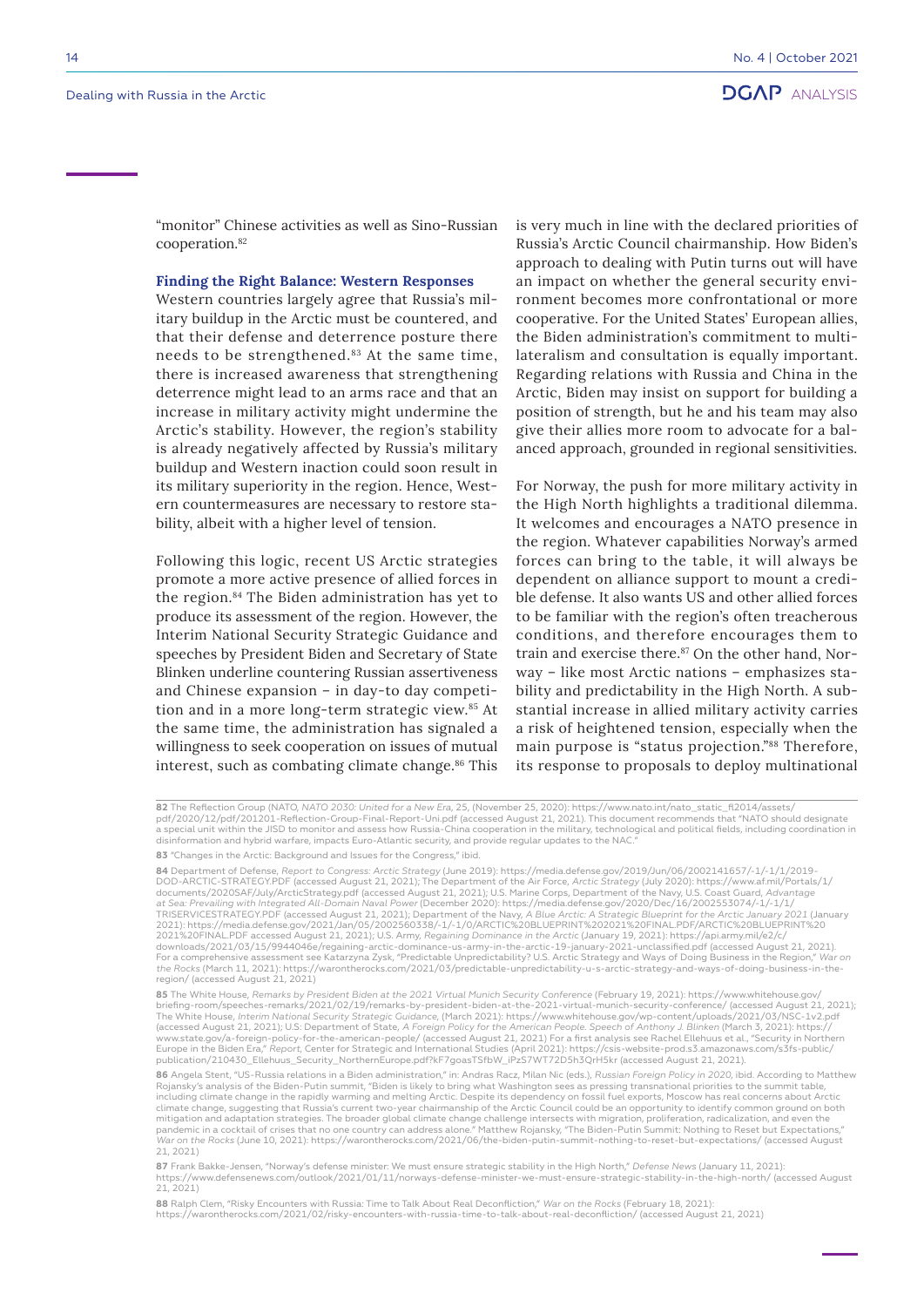forces to the Barents Sea has remained ambivalent. Critical voices argue that too much dependence on the United States limits Norway's ability to stabilize the region and provokes Russia, a view rejected by the government. However, some within the defense establishment are also skeptical about the way US and allied forces act in the region.<sup>89</sup>

Among the non-Arctic European countries, the United Kingdom's approach approximates the US one the most. It is determined to mark its presence and demonstrate its ability to operate in the region.<sup>90</sup> Its contribution to NATO's defense and deterrence posture in the High North is highly welcomed by others, especially by Norway, which values their deep defense relationship.91 However, the United Kingdom's forward-leaning approach, combined with its uncompromising stance towards Russia, does not necessarily fit well with Norway's interest in a stable Arctic environment. For Norway and other Arctic nations, avoiding incidents like the British and Russian navies' recent clash in the Black Sea is a priority.92 Other European NATO members tend to continue emphasizing the Arctic as an area of cooperation, but note that increased competition might force them to pay more attention to security aspects.93 Non-Arctic countries like Germany and France also see the need to engage in military training and exercises in the Arctic.<sup>94</sup>

#### **The Question of New Structures**

The deterioration of NATO-Russia relations since 2014, the recent increase in military activity in the Arctic, and the potential of more great-power rivalry

there have led some to ask whether the existing regional institutional framework is sufficient to deal with the risk of incidents and escalation.<sup>95</sup> A recent report by naval experts notes that the

notable rise in military exercises, demonstrations, capability advancements, and basing […] has contributed to rising tension in the region. [... There is increasing military activity not only from Russian, but from British, French, Canadian, American, and other NATO units exercising in the High North and Arctic. Lack of dialogue on national security interests related to Arctic military activity, driven primarily by the 2014 Russian annexation of Crimea, exacerbates the situation.<sup>96</sup>

None of the region's stakeholders seem eager to include security issues on the agenda of the Arctic Council. They do not regard NATO either as a suitable arena for a security dialogue with Russia when it comes to the region. Moscow, for its part, knows that discussions on security matters risk alienating it from the other Arctic Council members<sup>97</sup> and prefers these to be "conducted among the five littoral states directly."98 Western nations, although wary towards Russian attempts for "bilateralization," increasingly understand that though bloc thinking is not helpful to solve regional issues, at least in the field of security it is becoming increasingly necessary

Still, US Secretary of State Pompeo's unusually offensive speech at the Arctic Council's 2019 meeting in Finland came as a shock for the other states

**94** Germany's Arctic Policy Guidelines, ibid.; Bundesministerium der Verteidigung, Strategische Vorausschau: Der Arktisdialog (June 29, 2018):<br>https://www.bmvg.de/de/aktuelles/strategische-vorausschau-der-arktisdialog-258 for the Arctic (2016): [https://www.diplomatie.gouv.fr/IMG/pdf/frna\\_-\\_eng\\_-interne\\_-\\_prepa\\_-\\_17-06-pm-bd-pdf\\_cle02695b.pdf](https://www.diplomatie.gouv.fr/IMG/pdf/frna_-_eng_-interne_-_prepa_-_17-06-pm-bd-pdf_cle02695b.pdf) (accessed August 21,<br>2021); Ministère des Armées, France and the New Strategic Challenges in the Arc [download/565142/9742558/version/3/file/France+and+the+New+Strategic+Challenges+in+the+Arctic+-+DGRIS\\_2019.pdf](https://www.defense.gouv.fr/english/layout/set/print/content/download/565142/9742558/version/3/file/France+and+the+New+Strategic+Challenges+in+the+Arctic+-+DGRIS_2019.pdf) (accessed August 21, 2021)

**95** *Changes in the Arctic: Background and Issues for Congress*, ibid.

**96** Walter Berbrick, Lars Saunes, Conflict prevention and security cooperation in the Arctic Region: frameworks of the future, U.S. Naval War College, p.<br>21, (2020): https://usnwc.edu/Portals/0/News%20and%20Events/Arctic/ [Arctic%20Region-Frameworks%20of%20the%20Future%C2%A0Report.pdf](https://usnwc.edu/Portals/0/News%20and%20Events/Arctic/Conflict%20Prevention%20and%20Security%20Cooperation%20in%20the%20Arctic%20Region-Frameworks%20of%20the%20Future%C2%A0Report.pdf) (accessed August 23, 2021)

**97** Atle Staalesen, "Russia will not talk militarization during its chairmanship in Arctic Council", *The Barents Observer* (May 13, 2021):

**<sup>89</sup>** Rachel Ellehuus, Johannes G. Rø, Robin Allers, Ingeborg Bjur, "Surprise and Stability in the High North," *CSIS Commentary* (December 14, 2020): <https://www.csis.org/analysis/surprise-and-stability-high-north>(accessed August 21, 2021); Captain Christopher Bott, "Responding to Russia's Northern<br>Fleet," Proceedings, Vol. 147/3/1, 417 (March 2021): https://www.usni.o (accessed August 21, 2021)

**<sup>90</sup>** "Royal Navy deploys warship to the Arctic Circle as quest to bar Russia from dominating 'high north' intensifies," *The News* (November 17, 2020): https://www.portsmouth.co.uk/news/defense/royal-navy-deploys-warship-arctic-circle-quest-bar-russia-dominating-high-north-intensifies-3038825<br>(accessed August 21, 2021). The Economist quotes the UK Commander of Joint Opera would not normally have done, to see whether it evinces a reaction." "White heat – Britain's foreign and defense policy shake-up focuses on technology,"<br>The Economist (March 20, 2021): https://www.economist.com/britain/202 (accessed August 21, 2021); Thomas Nilsen, "Royal Navy to sail Barents Sea with multinational task force," *The Barents Oberserver* (March 11, 2021): <https://thebarentsobserver.com/en/security/2021/03/royal-navy-sail-barents-sea-multinational-task-force> (accessed August 21, 2021)

**<sup>91</sup>** Anna Knack, James Black, Ruth Harris, "Standing Together on NATO's North Flank: UK-Norwegian Defense Cooperation," *The RAND Blog (*December 9,<br>2020): https://www.rand.org/blog/2020/12/standing-together-on-natos-north **92** "Britain acknowledges surprise at speed of Russian reaction to warship," *The Guardian* (June 24, 2021):

<https://www.theguardian.com/uk-news/2021/jun/24/british-warships-might-enter-crimean-waters-again-says-minister> (accessed August 21, 2021) **93** "The impact of climate change on the Arctic," *Metis*, Study No. 2.

<https://thebarentsobserver.com/en/2021/05/russia-will-not-address-militarization-during-its-chairmanship-arctic-council> (accessed August 21, 2021) **98** Malcolm Chalmers, Andrey Kortunov, "UK-Russia Security Dialogue. European Security," *RUSI Conference Report*, 7. (March 2021): [https://static.rusi.org/280\\_cr\\_uk-russia\\_dialogue\\_web\\_version\\_0.pdf](https://static.rusi.org/280_cr_uk-russia_dialogue_web_version_0.pdf) (accessed August 21, 2021)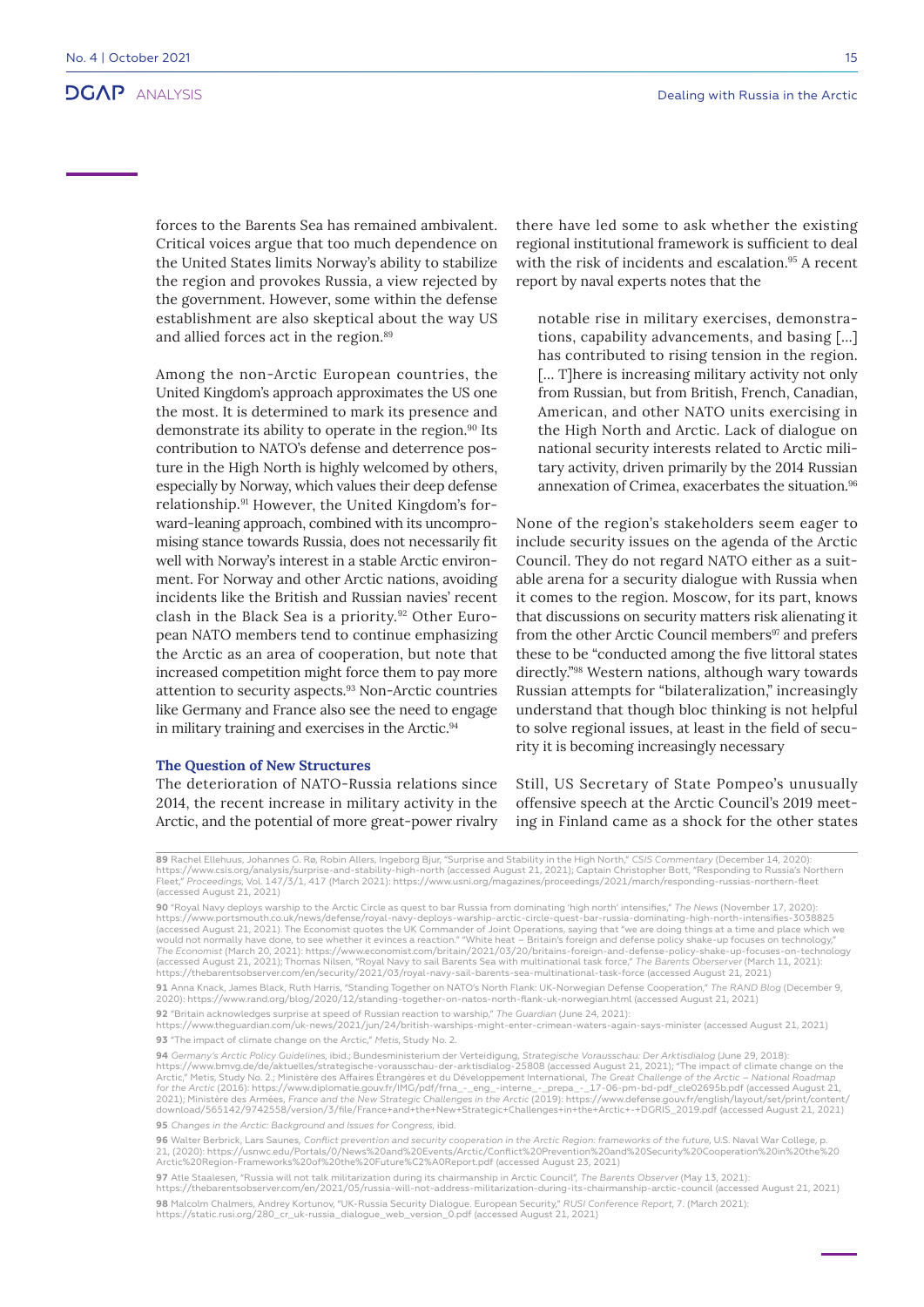due to its language and its content.<sup>99</sup> He accused China of using civilian infrastructure projects to establish a permanent military presence, and Russia of contributing to the militarization of the Arctic and of making illegal territorial claims.100 This episode showed that bringing up security related issues risks creating more tensions rather than helping to resolve them.

As new attempts to "reset" relations with Russia seem nowhere on the Western agenda, the focus is on managing risk and creating mechanisms to avoid conflict escalation in the Arctic. Think tanks such as the European Leadership Network have pointed to the danger of military encounters and hazardous incidents, and have called for establishing mechanisms for deconfliction, de-escalation, and confidence building.101 Some have called for the revitalization of structures, such as the Arctic Chiefs of Defense forum, that were suspended after 2014 or a return of Russia to the Arctic Security Forces Roundtable. New initiatives to include Russia in Arctic security deliberations are considered.102 Rather vaguely, Finland proposes the "possibility of convening an Arctic Summit, which could on one hand enable lifting the environmental issues on the Arctic Council's agenda at the highest level and on the other hand create a possible forum for addressing security policy matters, which are outside of the Arctic Council's mandate."103 Other proposals include the transformation of existing consultancy mechanisms like the bilateral Incidents at Sea Agreement (INCSEA) into a military code of conduct for the High North.104

Such proposals receive mixed responses from Western nations and Russia.105 The Norwegian government, for example, is skeptical of establishing new structures and prefers to strengthen existing institutions. For matters of maritime security, it points to several bilateral channels and agreements.106 When Norway, like other NATO nations, suspended its military-to-military relations with Russia in 2014, it spared areas of particular importance for maritime and airspace safety, such as search and rescue, coast guard cooperation, and the INCSEA agreement, which is currently being renegotiated. Reflecting the importance that both countries attach to predictability and stability, a direct Skype connection between the Norwegian Joint forces Command and the Command of the Northern Fleet is maintained and regularly tested. In 2019, bilateral consultations led to the establishment of a channel of communication between senior defense officials in Oslo and Moscow.<sup>107</sup>

Those who want NATO to play a bigger role in the Arctic are not primarily concerned with dialogue and cooperation with Russia. They ask instead for better coordination of allied activity in the region and putting hard security on the agenda of the Arctic Council.108 They argue that a more united Western approach would send a strong signal to Russia and China that the Arctic is not "up for grabs."109 While European countries worry that the United States' attention might turn away from the High North, its Arctic strategies emphasize the importance of allies. The Biden administration has signaled a turn

**103** *Finland's Strategy for Arctic Policy*, ibid, 19.

**104** Boulègue, ibid, 30-31.

**105** "Russia will not talk militarization during its chairmanship in Arctic Council", ibid.

**<sup>99</sup>** Arctic Council, *Speech by Secretary of State of the United States of America* (May 6-7, 2019):<https://oaarchive.arctic-council.org/handle/11374/2409> (accessed August 21, 2021); Arne O. Holm, "Verbal Thunderstorm from Mike Pompeo," *High North News* (May 7, 2019): [https://www.highnorthnews.com/en/](https://www.highnorthnews.com/en/verbal-thunderstorm-mike-pompeo) [verbal-thunderstorm-mike-pompeo](https://www.highnorthnews.com/en/verbal-thunderstorm-mike-pompeo) (accessed August 17, 2021)

**<sup>100</sup>** "USA Launches Head-On Verbal Attack on Russia and China," *High North News* (7 May 2019): [https://www.highnorthnews.com/en/usa-launches-head](https://www.highnorthnews.com/en/usa-launches-head-verbal-attack-russia-and-china)[verbal-attack-russia-and-china](https://www.highnorthnews.com/en/usa-launches-head-verbal-attack-russia-and-china) (accessed August 21, 2021)

**<sup>101</sup>** Thomas Frear, "Lessons Learned? Success and Failure in Managing Russia-West Incidents 2014-2018", European Leadership Network (April 2018):<br>https://www.europeanleadershipnetwork.org/wp-content/uploads/2018/04/1104201

<sup>21, 2021);</sup> Katarzyna Kubiak (ed), *Towards-a-more-stable-Russia-NATO-relationship*, European Leadership Network (February 2019): <https://www.europeanleadershipnetwork.org/wp-content/uploads/2019/02/31012019-Towards-a-more-stable-Russia-NATO-relationship.pdf>(accessed August 21, 2021); See also Ralph Clem, ibid.

**<sup>102</sup>** Walter Berbrick, Lars Saunes, ibid. p. 57; "Arctic Council, EU, NATO on Agenda as Military Leaders Addressed Arctic Security Issues," *High North News*  (May 12, 2021):<https://www.highnorthnews.com/en/arctic-council-eu-nato-agenda-military-leaders-addressed-arctic-security-issues>(accessed August 21, 2021)

**<sup>106</sup>** See also Norwegian government representatives at the online conference Looking North, organized by the Atlantic council or in the podcast: Andrea Kendall-Taylor, Jim Townsend, "Nordic Defense Policy and Arctic Security, with Janne Kuusela and Svein Efjestad," *Brussels Sprouts Podcast,* Center for a New<br>American Security (April 23, 2021): https://www.cnas.org/public [efjestad](https://www.cnas.org/publications/podcast/nordic-defense-policy-and-arctic-security-with-janne-kuusela-and-svein-efjestad) (accessed August 21, 2021)

**<sup>107</sup>** "The Norwegian Government's Artic Policy', ibid. 3.5. In addition to these mechanisms that are primarily meant "to help prevent misunderstandings and undesirable incidents in connection with military activity" comes the comprehensive net of civilian cooperation in the field of fisheries, science, and peopleto-people cooperation mentioned above.

**<sup>108</sup>** Anna Wieslander, "NATO Must Engage in the Arctic," Defense One (September 16, 2019): https://www.defenseone.com/ideas/2019/09/its-time-nato-<br>[arctic/159887/](https://www.defenseone.com/ideas/2019/09/its-time-nato-arctic/159887/)(accessed August 21, 2021); Luke Coffey, Daniel Kochis, "NATO Heritage Foundation, No. 66. (June 10, 2021): <https://www.heritage.org/sites/default/files/2021-06/IB6086.pdf> (accessed August 21, 2021).

**<sup>109</sup>** Simon Tisdall, "Trump's bid to buy Greenland shows that the 'scramble for the Arctic' is truly upon us," *The Guardian* (August 24, 2019): <https://www.theguardian.com/world/2019/aug/24/trump-greenland-gambit-sad-sign-arctic-up-for-grabs>(accessed August 17, 2021)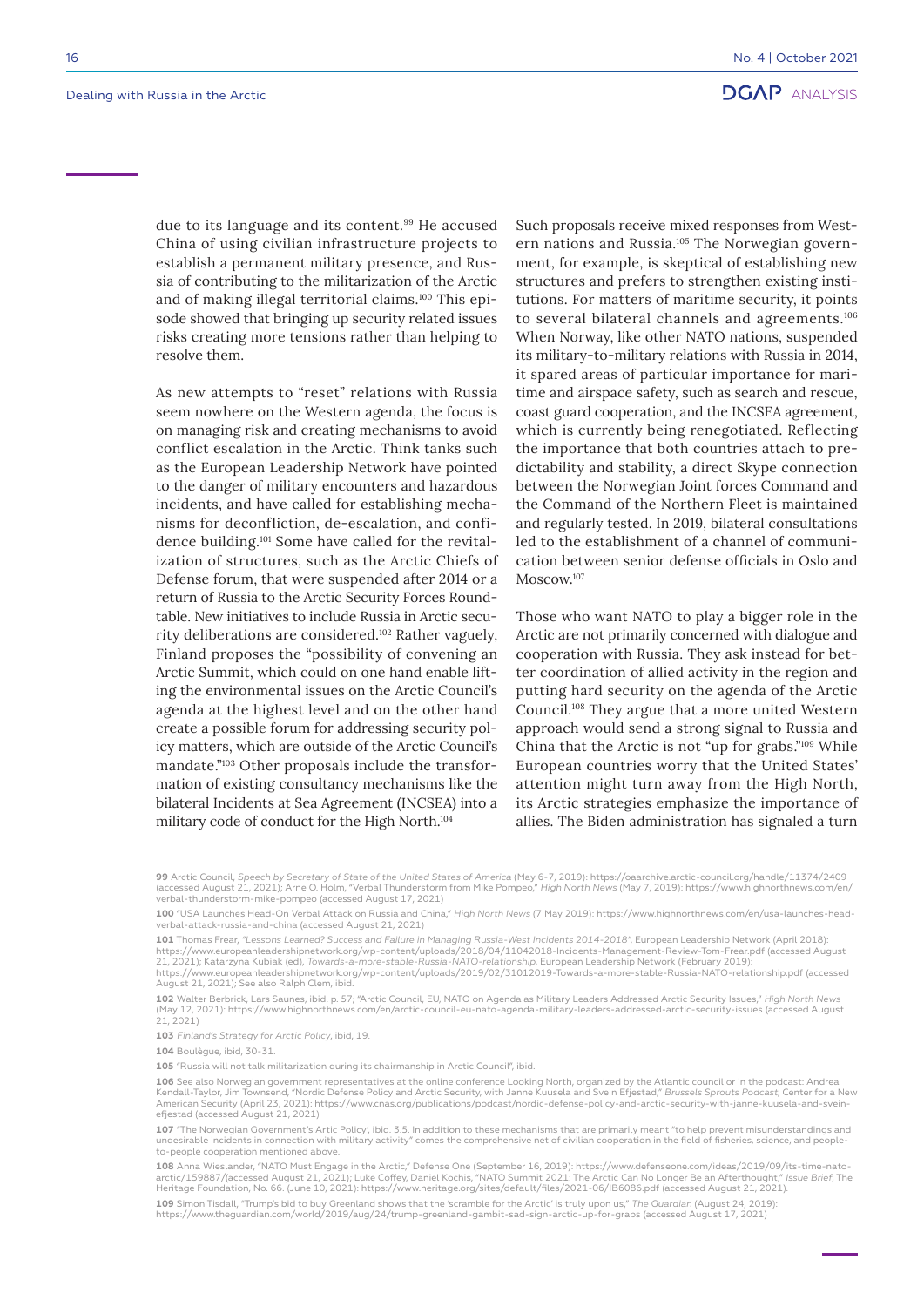towards more allied consultation and emphasized the need to tackle challenges related to the climate change together.<sup>110</sup> It remains to be seen whether increased the United States' attention and presence in the Arctic will be accompanied by more such consultation with allies. However, even if there is, this does not necessarily mean that hard security should be put on the agenda of the Arctic Council as defense-related consultations can take place outside the regional structures too. The main impetus for Washington's interest in the region is to contain Russia's growing military ambitions and efforts to project its power in the Arctic – changing existing structures is not necessary for doing so.

Calls for a specific NATO strategy for the Arctic have so far been met with little enthusiasm.<sup>111</sup> This is not to say that the alliance does not have a role in the region or that developments there are not of any concern for it. Since 2014 it has updated its military strategy, reformed its command structure and increasingly turned its attention to the High North. Arctic nations like Norway have lobbied NATO to look north since the mid-2000s and invited allies to train and exercise there as a means of deterrence. Yet reforms like the establishment of an Atlantic command at Norfolk in the United States concern primarily the protection of sea lines of communication in the North Atlantic.112 When it comes to operating in the Arctic, Western nations tend to rely on the flexibility of bilateral agreements and multinational formations, rather than acting in a NATO framework. This attitude is reflected in the conclusions of the most recent NATO summit in June 2021, which do not mention the Arctic and merely call for "necessary, calibrated, and coordinated activities" in the High North.113

#### CONCLUSIONS AND RECOMMENDATIONS

The latest meeting of the Arctic Council in Reykjavik on May 20 and the program of the current Russian chairmanship again illustrated the ambiguity of the region's security situation, as outlined in this analy-

sis. On the one hand, the Arctic offers and necessitates close cooperation, particularly in the context of climate change, and Arctic countries share an interest in maintaining good, cooperative relations among themselves. The Russian chairmanship program is also committed to cooperation on issues of mutual interests, such as countering climate change and developing the region. On the other hand, the region is not isolated from developments in the international security environment and the deterioration of NATO-Russia relations affects it.

Russia's militarization projects run parallel to rhetoric and, to a considerable extent, a policy that underline cooperation. Its Arctic Council chairmanship program is an example of the latter. However, while its chairmanship will come to an end in 2023, the results of Moscow's military buildup will be lasting. Consequently, the West needs a strategy that is not only able to preserve regional stability through cooperation but also ensures security against Russia's growing military presence in the region. Mirroring Russia's double-sided policy by relying more on NATO's presence in the region but keeping Arctic structures unchanged to preserve stability through cooperation could be a feasible option.

#### **Continued Arctic Exceptionalism is Unrealistic**

Due to geopolitical developments over the past decade, the concept of Arctic exceptionalism – the idea that the region is somehow exempted from geopolitical tensions elsewhere – has become unsustainable. Two developments in particular challenge this notion. First, the revival of Russia's great-power ambitions and ensuing military buildup have altered the situation in the Arctic and are forcing NATO countries into countermeasures. This dynamic leads to a militarization of the region that enhances the level of tension and implies a risk of escalation. Second, the accelerating global great-power competition involving not only US-dominated NATO and Russia but increasingly also China leaves it mark on the Arctic. The United States – and to some degree its allies – see China's interest and increased presence in the region through the prism of its rise as an economic and military power. As unlikely as it looks

**<sup>110</sup>** Paul Stronski, Grace Kier, "A Fresh Start on U.S. Arctic Policy Under Biden," Carnegie Moscow center, (May 17, 2021): <https://carnegie.ru/commentary/84543>(accessed August 17, 2021)

<sup>111</sup> David Auerswald, "NATO in the Arctic: Keep Its Role Limited, For Now," War on the Rocks, (October 12, 2020):<br><https://warontherocks.com/2020/10/nato-in-the-arctic-keep-its-role-limited-for-now/>(accessed August 17, 2021

**<sup>112</sup>** John Andreas Olsen (ed.), "NATO in the North Atlantic. Revitalising collective defense," *RUSI Whitehall Paper* (2017), 87.

**<sup>113</sup>** North Atlantic Treaty Organization, "Brussels Summit Communiqué" (June 14, 2021): [https://www.nato.int/cps/en/natohq/news\\_185000.htm](https://www.nato.int/cps/en/natohq/news_185000.htm) (accessed

August 17, 2021). The complete paragraph states: "In the High North, we will continue to undertake necessary, calibrated, and coordinated activities in support of the Alliance's security interests. We will seek to strengthen cooperation with relevant and like-minded partners in the interests of NATO's agreed deterrence and defense objectives, in line with NATO's decisions, policies and procedures, as appropriate, and with consideration of political implications."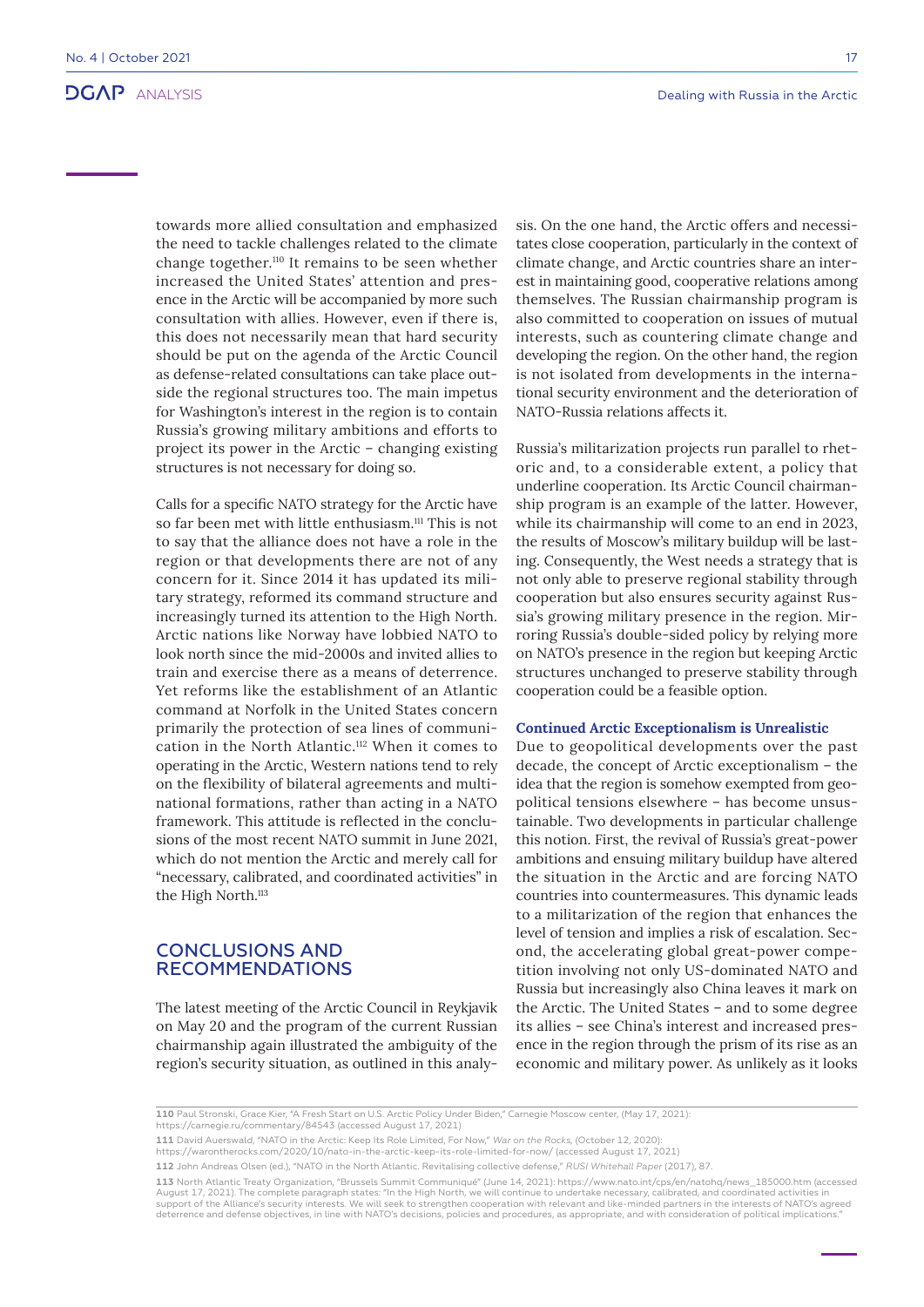today, an extension of Russia's cooperation with China in the Arctic to include military affairs would be a game changer as it would alter the regional power balance significantly.

Western countries can do little to prevent Russia from militarizing its own Arctic regions, even when it deploys capabilities that allow it to project power well beyond its borders. In this regard, Russia has been moving forces within its own territory, thereby not violating any arms control agreements. The Arctic is an integral part of Russia's military planning. Many of its deployments are not about the region itself but elements of a broader military strategy to counter a perceived Western supremacy. In that context, it is likely that Western measures to respond to Russia's militarization will create additional impetus for its military activities, not least by creating a sense of domestic legitimacy for continued military buildup.

#### **Towards a Double-sided Strategy in the Arctic**

Western countries need a strategy in the Arctic region that ensures security in the face of Russia's military buildup and preserves regional stability through cooperation. A priority should be to prevent getting tied into a spiraling arms race with Russia to keep tensions there as low as possible. Russia's deployment of military capabilities cannot be left unanswered, but by insisting on transparency, showing restraint, and emphasizing the defensive nature of their own deployments, Western countries can avoid pushing Russia towards further militarization. In other words, the West needs to counterbalance Russia's growing military presence in the region, but without appearing as a threat.

The West should not be fazed by Russia's double-sided Arctic policy of emphasizing peaceful development and cooperation while simultaneously militarizing the region. Rather, the EU and NATO should follow a similar strategy of showing military strength and engaging in civilian development projects at the same time. Given the urgency of finding joint solutions for the region's sustainable development, it should not be a taboo for Western countries to extend their cooperation with Russia on Arctic infrastructure, logistics, environmental issues, and other civilian projects while at the same time enhancing their security cooperation bilaterally and in the framework of NATO.

While NATO remains the most important forum for coordinating Western security policy – including measures to counter Russia in the Arctic – it is not the best forum or channel for a regional dialogue with Russia. The Arctic has its own structures, in which nations deal with each other not as blocs. Trying to institutionally involve NATO might even endanger the functioning of existing channels and institutions on which Arctic cooperation relies In fact, in light of deteriorating West-Russia relations, the regional institutional frameworks have so far fared surprisingly well. This is due to genuinely shared interests and a degree of trust through contact. It seems that narratives envisioning a "territory of dialogue" and "zone of peace" play an important role.

Still, as the two geopolitical macro trends noted above are unlikely to be reversed in the short term, continuing efforts at sustaining regional cooperation and keeping up regional institutional structures are ever more important to keep tensions relatively low. The West should, like Russia, employ a double-sided approach that simultaneously focuses on countering Russia's military buildup, employing also bloc-logic to the necessary extent, and on cooperating with all Arctic nations on issues of shared interest. Meanwhile, the West needs to conduct the necessary security and defense cooperation in the High North outside of the existing Arctic institutional structures, in order not to hamper their functioning.

As the United States is likely to focus on countering Russia's military activity and on limiting China's presence in the Arctic, European nations might fill a gap. A European emphasis on low tensions and pragmatic, peaceful cooperation on shared interests – conducted in cooperation with the United States – might contribute to reassure Russia in the Arctic and possibly even ease NATO-Russia tensions more generally. In addition, such a European focus on less geopolitical, civilian aspects could complement the US approach and thus strengthen transatlantic cohesion. The Biden administration's openness to including allies represents a window of opportunity.

#### **Russia's Arctic Council Chairmanship as an Opportunity**

As an integral part of this approach, the West has an interest in helping to make Russia's chairmanship of the Arctic Council a success. The next two years not only offer an opportunity to make progress on important regional affairs; they can also be a chance to steer NATO-Russia relations into less conflictual waters. Successful pragmatic cooperation with Mos-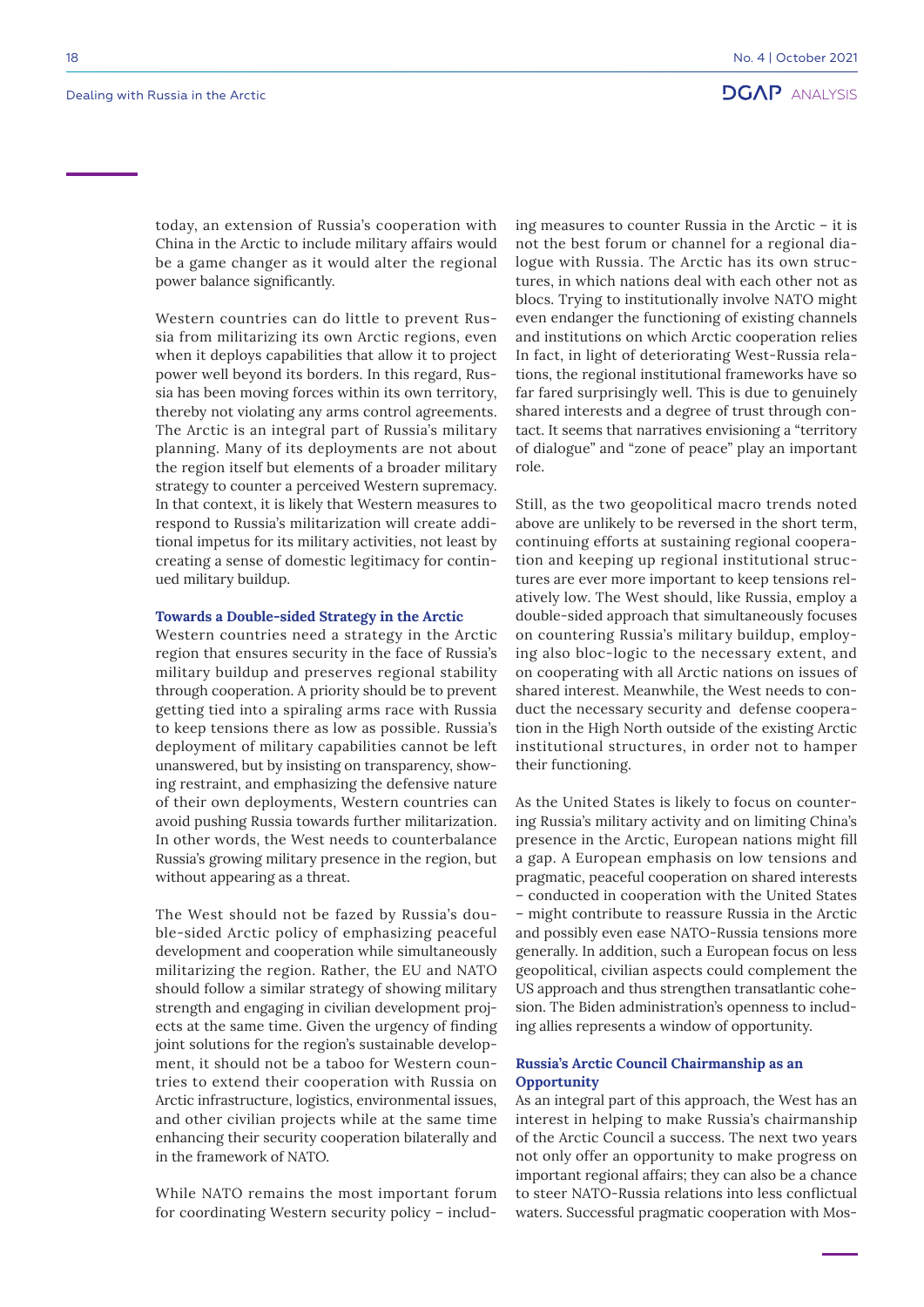cow on issues such as environmental protection, climate change, and infrastructure development in the Arctic could serve as vehicles for building trust and positively impact NATO-Russia relations with regard to more sensitive geopolitical issues. In that sense, the Russian chairmanship of the Arctic Council is the immediate litmus test of the extent to which Arctic governance institutions preserve their efficiency despite geopolitical tensions.

This does not mean that the West should lower its guard with regard to Russia's intentions. Crosstopic concessions and package deals, a negotiation tactic frequently used by Moscow should be avoided, and cooperation in the region should not be bound to geopolitical or other concessions made elsewhere.

The West should consider the revitalization of existing joint structures aimed at incident prevention together with Russia. This is necessitated by the increasing civilian presence in the Arctic (particularly shipping and tourism), the growing mutual militarization, the extreme climatic conditions, and the scarce infrastructure. Taken together, these factors constitute a uniquely complicated situation in which NATO and Russian interests rub against each other. While NATO countries can rely on existing alliance frameworks and on bilateral channels for managing potential military incidents, at present the equivalent ties with Russia are much weaker. Ultimately, revitalizing the existing structures with Russia might help build confidence and trust too, without endangering the core security and stability-related interest of the West in the Arctic.